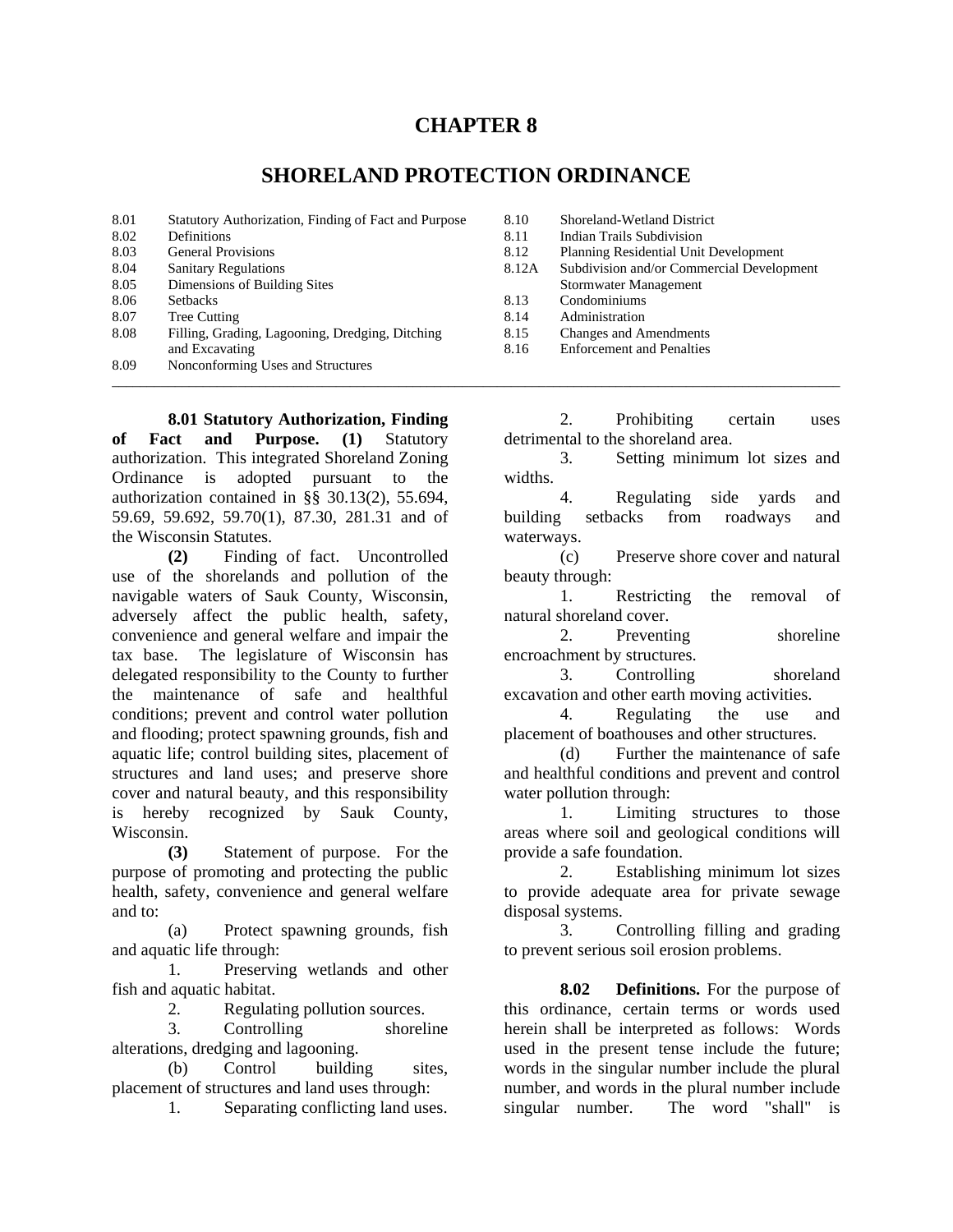mandatory, not permissive. All districts unless otherwise specified shall be measured horizontally.

**(1)** ACCESSORY STRUCTURE OR USE. A detached subordinate structure or a use which is clearly incidental to, and customarily found in connection with, the principal structure or use to which it is related, and which is located on the same lot as the principal structure of use.

**(2)** ADMINISTRATOR. Person overseen by the Planning, Zoning and Land Records Committee whose function it is to oversee the daily implementation of this ordinance.

**(3)** BERTH. A space at a pier, wharf or boat shelter or boathouse suitable for mooring a single watercraft of a type commonly in use on the waterbody where the berth is located.

**(4)** BOAT HOIST. A mechanical device used to raise and lower a boat.

**(5)** BOAT SHELTER. A structure in navigable waters designed and constructed for the purpose of providing cover for berth place for watercraft, which may include a roof but may not have walls or sides. Such structure may include a boat hoist.

**(6)** BOATHOUSE. Any structure designed for the purpose of protecting or storing boats for noncommercial purposes. Boathouses shall not be used for human habitation.

**(7)** CAMPGROUNDS. Any premises established for overnight habitation by persons using equipment designed for the purpose of temporary camping and for which a fee is charged.

**(8)** CLASS II NOTICE. Notice as specified in Chapter 985 Stats. Publication of a hearing notice in a newspaper of circulation on the affected area twice on consecutive weeks, the last at least seven (7) days prior to the hearing.

 **(9)** COUNTY ZONING AGENCY. That committee or commission created or designated by the County Board under § 59.69(2)(a) Stats., to act in all matters pertaining to County planning and zoning.

**(10)** DEPARTMENT. The Department of Natural Resources.

**(11)** DEVELOPMENT. Any manmade change to improved or unimproved real

estate, including, but not limited to, the construction of buildings, structures or accessory structures; the construction of additional or substantial alterations to buildings, structures or accessory structures; the placement of mobile homes; ditching, lagooning, dredging, filling, grading, paving, excavation or drilling operations, and the deposition or extraction of earthen materials.

**(12)** DRAINAGE SYSTEM. One (1) or more artificial ditches, tile drains or similar devices which collect surface runoff or groundwater and convey it to a point of discharge.

**(13)** FLOODPLAIN. The land which has been or may be hereafter covered by flood water during the regional flood. The floodplain includes the floodway and the flood fringe as those terms are defined in Chapter NR116 Wisconsin Administrative Code.

**(14)** FLOODPROOFING. Any combination of structural provisions, changes or adjustments to properties and structures, water and sanitary facilities and contents of buildings subject to flooding for the purpose of reducing or eliminating flood damage.

**(14A)** GAZEBO. An open-sided structure that is designed for viewing, which shall not be used as sleeping accommodations, and which has no water service.

 **(15)** LAGOON. An artificial enlargement of a waterway.

**(16)** LANDING. A platform interrupting a flight of stairs, limited to a maximum of thirty-two square feet.

**(17)** LIFT. A mechanical device that is designed to transport persons and cargo up or down a hill from the house to the waters edge. A lift platform shall not exceed forty square feet in size. A lift may have open safety railings on the sides which are not solid and may have a roof or canopy located over it.

**(18)** LOT WIDTH. The distance between side lines of the lot at the building line. In the case of a shoreland lot, the lot width is the width of the lot 75 feet from the waterline.

**(19)** MOBILE HOME. A detached single-family dwelling unit designed for long term occupancy, that may contain sleeping accommodations, a flush toilet, a tub or shower bath, and kitchen facilities, with plumbing and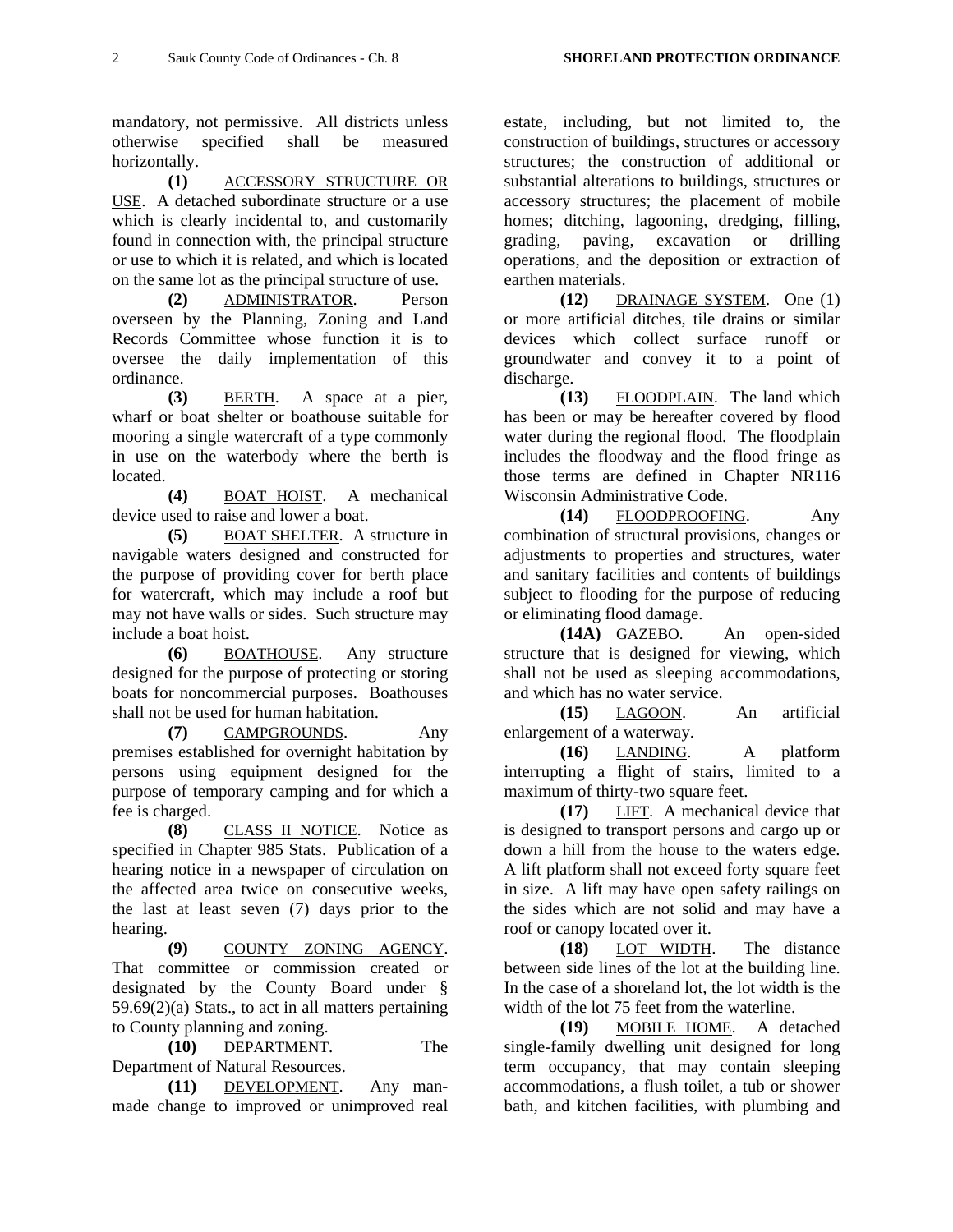electrical connections provided for attachment to outside systems, which is designed to be transported on its own wheels.

**(20)** NAVIGABLE WATERS. Lake Superior, Lake Michigan, all natural inland lakes within Wisconsin and all streams, ponds, sloughs, flowages and other waters within the territorial limits of this state, including the Wisconsin portion of boundary waters, which are navigable under the laws of this state. Navigable waters under Wis. Stat. § 281.31(2)(d) and Administrative Rules promulgated thereunder, shoreland ordinances required under § 59.692 Stats., and Chapter NR115 Wisconsin Administrative Code, do not apply to lands adjacent to farm drainage ditches if:

 (a) Such lands are not adjacent to a natural navigable stream or river.

 (b) Those parts of such drainage ditches adjacent to such lands were not navigable streams before ditching; and

 (c) Such lands are maintained in nonstructural agricultural use.

 (d) Wisconsin's Supreme Court has declared navigable bodies of water that have a bed differentiated from adjacent uplands and levels or flow sufficient to support navigation by a recreational craft of the shallowest draft on an annually recurring basis (Muench v. Public Service Commission, 261 Wis. 492 Wis. (1952) and DeGayner and Co., Inc. v. Department of Natural Resources, 70 Wis. 2d 936 (1974)). For example, a stream which is navigable by skiff or canoe during normal spring high water is navigable, in fact, under the laws of this state though it may be dry during other seasons.

**(21)** NONCONFORMING USE. A nonconforming use is a use of the land or structure the size, dimension or location of which was lawful prior to the adoption, revision or amendment of this ordinance, but which fails to conform to the requirements of the zoning district in which the land or structure is located by reasons of such adoption, revision or amendment. For the purpose of this ordinance nonconforming uses and nonconforming structures are interchangeable terms.

**(22)** NUISANCE. Nuisance is that activity which arises from unwarranted, unlawful or unreasonable activity or use of property that substantially interferes with the comfortable enjoyment of life, health, safety of another or of the public.

**(23)** OPEN FENCE. An open fence is a fence which has fifty percent (50%) or more open space. This definition does not include a privacy fence.

**(24)** ORDINARY HIGHWATER MARK. The point on the bank or shore up to which the presence and action of surface water is so continuous as to leave a distinctive mark such as by erosion, destruction or prevention of terrestrial vegetation, predominance of aquatic vegetation, or other easily recognized characteristics.

**(25)** PIER. Any structure extending vertically into navigable waters from the shore with water on both sides, built or maintained for the purpose of providing a berth for watercraft or for loading or unloading cargo or passengers onto or from watercraft.

**(26)** PLANNING AND ZONING. The Sauk County Office of Planning and Zoning acting under the supervision of the Planning, Zoning and Land Records Committee of the Sauk County Board of Supervisors.

**(27)** POND. Any water impoundment over 100 square feet in area.

 (a) Embankment pond. Made by building an embankment or dam across a stream or watercourse, where the channel is depressed long enough to allow water storage.

 (b) Excavated pond located in the wetland district. Made by digging a hole or the excavation in an area capable of sustaining yearround water levels to a depth not to exceed six (6) feet. The water capacity is obtained almost entirely by excavation. Any spoil material may not be placed within the wetland district.

 (c) Excavated pond with limited filling: Made by digging a hole or excavation and shaping the spoil material to allow for an area capable of sustaining year-round water levels.

**(28)** PRIVY. A structure that is not connected to a plumbing system which is used by persons for the deposition of human body wastes.

**(29)** REGIONAL FLOOD. A flood determined to be representative of large floods known to have generally occurred in Wisconsin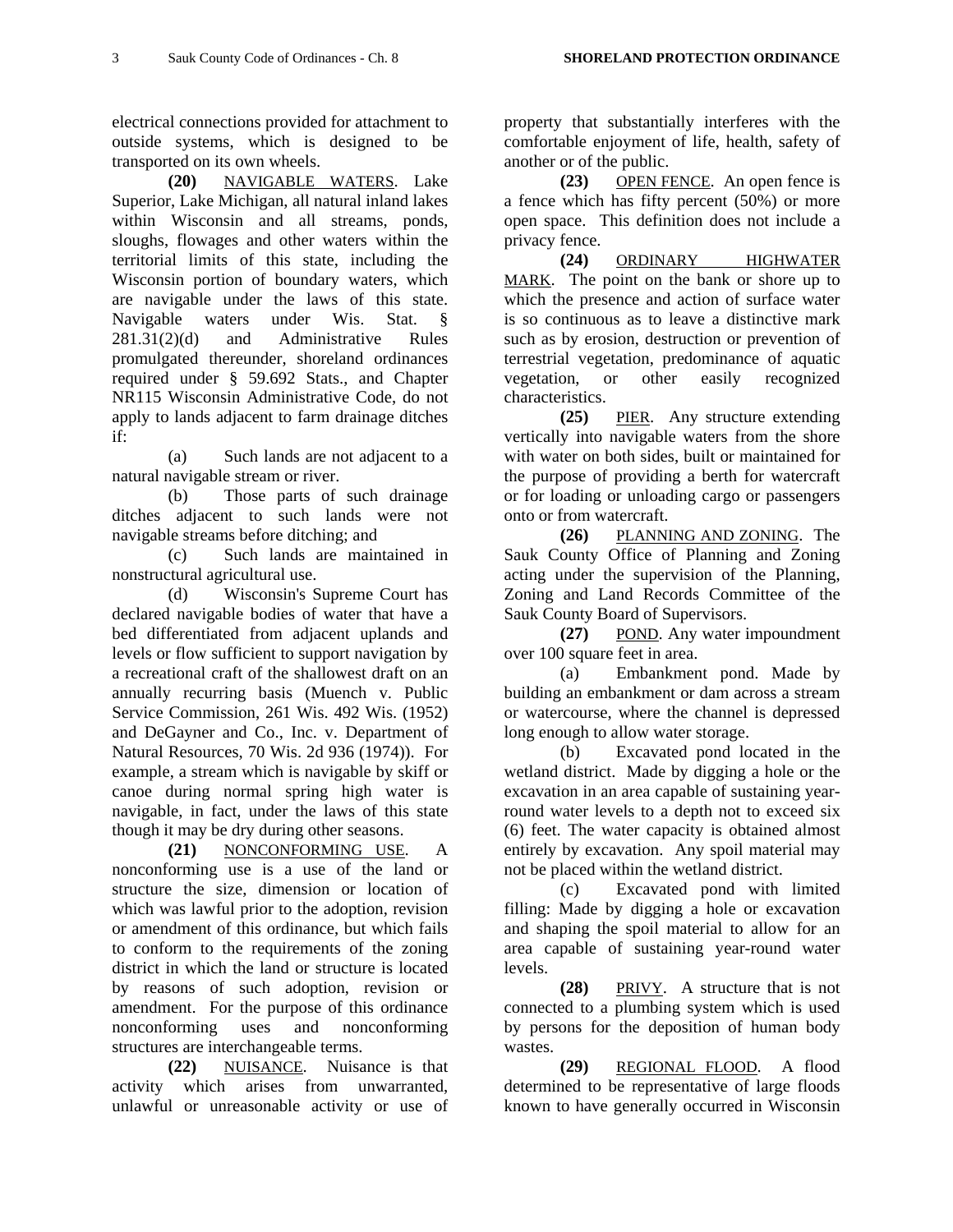and which may be expected to occur on a particular stream because of like physical characteristics, once in every 100 years.

**(30)** ROUTINE MAINTENANCE. Routine maintenance includes repairs necessary to keep a structure in a safe and habitable condition including exterior and interior painting; replacing damaged or broken window panes; replacing damaged shingles; repairing or replacing floor covering and cabinets, repairing plumbing systems, electrical systems, heating or air conditioning systems and repairing wells or septic systems.

**(31)** SETBACKS (from a highway). The minimum horizontal distance from the centerline of a highway or its right-of-way (line) to the nearest part of a structure, measured at right angles to the centerline or right-of-way line.

**(32)** SETBACKS (from water). The minimum horizontal distance from the highwater line of a body of water to the nearest part of a structure.

**(33)** SHORELANDS. Lands within the following distances from the ordinary high water mark of navigable waters: 1,000 feet from a lake, pond or flowage; and 300 feet from a river or stream or to the landward side of the floodplain, whichever distance is greater.

**(34)** SHORELAND-WETLAND

DISTRICT. The zoning district, created as a part of this shoreland zoning ordinance, comprised of shorelands that are designated as wetlands on the wetland maps which have been adopted and made a part of this ordinance.

**(35)** SILVICULTURAL THINNING. A woodland management practice which, for the purposes of this ordinance, improves or maintains the quality of adjacent surface water through responsible cutting in shorelands; and by which long lived species are perpetuated and provision is made for efficient methods of slash disposal.

**(36)** SOLID FENCE. A solid fence is a fence which has forty-nine percent (49%) or less open space.

**(37)** SPECIAL EXCEPTION. A use which is permitted by this ordinance provided that certain conditions specified in the ordinance are met and that a permit is granted by the Sauk County Board of Adjustment.

**(37A)** SPECIAL LAND USE PERMIT. A

permit issued by the Sauk County Planning and Zoning Department to a riparian land owner for the construction or placement of a structure on property in a shoreland setback area, pursuant to the standards set forth in 8.06(6).

**(38)** STRUCTURE. Any construction or any related activity which has form, shape and utility. This definition includes a building. This definition shall include an ice shanty which is used for temporary storage.

**(39)** SUBSTANDARD LOT. A substandard lot is a lot that does not conform to the dimensional requirements of this ordinance.

**(40)** UNNECESSARY HARDSHIP. That circumstance where special conditions, which were not self-created, affect a particular property and make strict conformity with restrictions governing area, setbacks, frontage, height or density unnecessarily burdensome or unreasonable in light of the purposes of this ordinance.

**(41)** VARIANCE. An authorization granted by the Sauk County Board of Adjustment to construct or alter a building or structure in a manner that deviates from the dimensional standards of this ordinance.

**(41A)** VEGETATIVE BUFFER ZONE. An area that has been revegetated to native species and follows an approved restoration plan, required to obtain a Special Land Use Permit.

**(42)** WETLANDS. Those areas where water is at, near or above the land surface long enough to be capable of supporting aquatic or hydrophytic vegetation, or which have soils indicative of wet conditions.

**(43)** WHARF. Any structure in navigable waters extending along the shore and generally connected with the uplands throughout is length, built or maintained for the purpose of providing a berth for watercraft or for loading or unloading cargo or passengers onto or from watercraft.

**8.03 General Provisions. (1)** Jurisdiction. The jurisdiction of this ordinance shall include shorelands of navigable waters as defined in  $\S$  281.31(2)(d) Stats., in the unincorporated areas of Sauk County: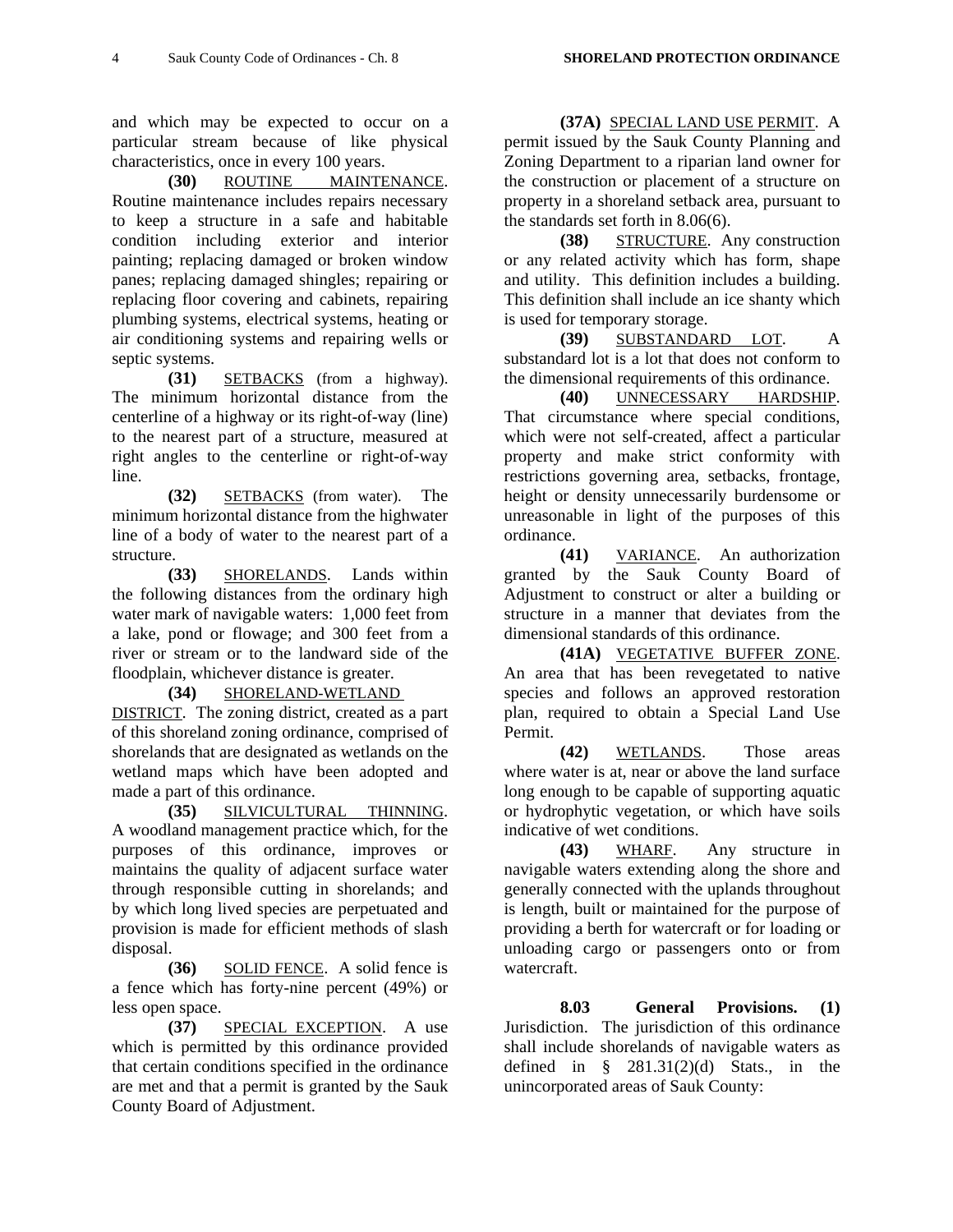(a) Within 1,000 feet from the ordinary high water mark of a lake, pond or flowage. If the navigable water is a glacial pothole lake, the distance shall be measured from the high water marks thereof.

 (b) Within 300 feet of the ordinary high water mark of a navigable rivers or streams or to the landward side of the floodplain, whichever distance is greater. Rivers and streams in Sauk County shall be presumed to be navigable if they are designated as continuous waterways or intermittent waterways on the United States Geological Survey Quadrangle Maps. Where a project is proposed in the shoreland of a stream designated as intermittent on the United States Geological Survey Quadrangle Maps, the Zoning Administrator shall inspect the project site to determine whether the stream is navigable as defined in Section 8.02(20) of this ordinance or shall contact the appropriate district office of the Department for determination of navigability. Floor Hazard Boundary Maps, Flood Insurance Rate Maps, Flood Boundary-Floodway Maps, County Soil Survey Maps or other existing County floodplain zoning maps shall be used to delineate floodplain areas.

 (c) Under § 281.31(2)(d) Stats., notwithstanding any other provision of law or administrative rule promulgated thereunder, this shoreland zoning ordinance does not apply to lands adjacent to farm drainage ditches if:

 1. Such lands are not adjacent to a natural navigable stream or river;

 2. Those parts of such drainage ditches adjacent to such lands were not navigable streams before ditching; and

 3. Such lands are maintained in nonstructural agricultural use.

 (d) Shoreland zoning maps. The maps designated below are hereby adopted and made part of this ordinance. They are on file in the office of the Zoning Administrator for Sauk County.

 1. United States Geological Survey Quadrangle Maps for Sauk County. (Most recent as of adoption date)

 2. Wisconsin Wetland Inventory Maps stamped "FINAL" on August 23, 1985, and subsequent map amendments.

 3. Floodplain zoning maps identified as Flood Insurance Rate Maps (FIRM) and dated December 18, 2009, and subsequent map amendments.

 4. Zoning Map of Indian Trails Subdivision.

5. Sauk County soil survey maps.

 (e) Determinations of navigability and ordinary highwater mark location shall initially be made by the Administrator. When questions arise, the Administrator shall contact the appropriate designated office of the Department for a final determination of navigability or ordinary highwater mark.

**(2)** Compliance. The use of any land or water, the size, shape, and placement of lots, the use, size, type and location of structures on lots, the installation and maintenance of water supply waste disposal facilities, the filling, grading, lagooning, dredging of any land, the cutting of shoreland vegetation, the subdivision of lots, shall be in full compliance with the terms of this ordinance and other applicable regulations. (See Section 8.09 for nonconforming uses.)

**(3)** Abrogation and Greater Restrictions:

 (a) This ordinance supersedes all provisions of any County zoning ordinance enacted under § 59.69 Stats. that relate to shorelands. However, the provisions of the existing County zoning ordinance and map of Sauk County, Wisconsin, dated June 25, 1963, are hereby incorporated by reference and shall, to the extent of greater restrictions only, be made as much a part of this ordinance as if the matter described were fully set out herein.

 (b) This ordinance shall not require approval or be subject to disapproval by any town or town board.

 (c) If an existing town ordinance relating to shorelands is more restrictive than this ordinance or any amendments thereto, the town ordinance continues in all respects to the extent of the greater restrictions but not otherwise.

 (d) It is not otherwise intended by this ordinance to repeal, abrogate, or impair any existing deed restrictions or ordinances other than zoning to the extent specified in Section 8.03(3)(a) of this ordinance, however, where this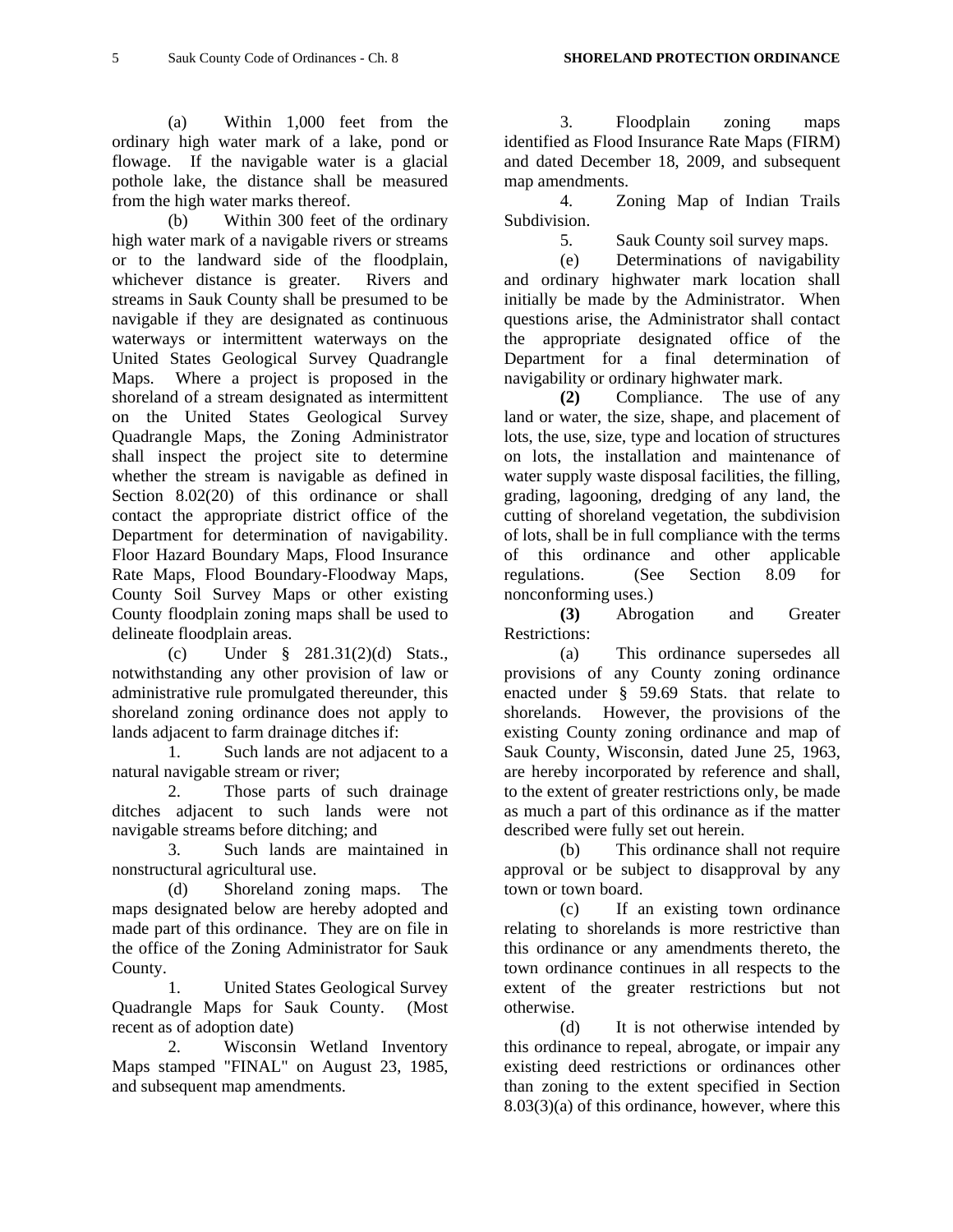ordinance imposes greater restrictions the provisions of this ordinance shall prevail.

 (e) Chapters 9, 22 and 25 of the Sauk County Code of Ordinances are incorporated herein by reference and shall only apply to the shoreland area where they may impose greater restrictions than this ordinance otherwise imposes.

**(4)** Interpretation. In their interpretation and application, the provisions of this ordinance shall be held to be minimum requirements and shall be liberally construed in favor of the County and shall not be deemed a limitation or repeal of any other powers granted by Wisconsin Statutes. Where a provision of this ordinance is required by a standard in chapter NR 115, Wisconsin Administrative Code, and where the ordinance provision is unclear, the provision shall be interpreted in light of the chapter NR 115 standards in effect on the date of the adoption of this ordinance or in effect on the date of the most recent text amendment to this ordinance.

**(5)** Severability. If any section, clause, provision or portion of this ordinance is adjudged unconstitutional or invalid by a court of competent jurisdiction, the remainder of this ordinance shall not be affected thereby.

**8.04 Sanitary Regulations. (1)** The County shall adopt sanitary regulations for the protection of health and the preservation and enhancement of water quality.

 (a) Where public water supply systems are not available, private well construction shall be required to conform to chapter NR 112, Wisconsin Administrative Code.

 (b) Where a public sewage collection and treatment system is not available, design and construction of private sewage disposal systems shall be governed by Chapter 25 of the Sauk County Code of Ordinances, the Private Sewage System Ordinance.

**8.05 Dimensions of Building Sites. (1)** Lots not served by public sewer.

 (a) Minimum area and width. The minimum lot area shall be 20,000 square feet and the minimum lot width shall be 100 feet at

the building line with at least 100 feet of frontage at the ordinary highwater mark.

 (b) Side yards. There shall be a minimum of two (2) side yards for each building. The minimum width of one (1) side yard shall be ten (10) feet. The minimum combined width of both side yards shall be 25 feet. There shall be a side yard of ten (10) feet for accessory structures excluding open fences.

**(2)** Lots served by public sewer.

 (a) Minimum area and width. The minimum lot area shall be 10,000 square feet and the minimum lot width shall be 100 feet with at least 100 feet of frontage at the ordinary highwater mark

 (b) Side yards. There shall be a minimum of two (2) side yards for each building, except in those circumstances involving a corner lot or multiple road frontages. The minimum width of one (1) side yard shall be ten (10) feet. The minimum combined width of both side yards shall be 25 feet. There shall be a side yard of ten (10) feet for accessory structures.

**(3)** Substandard lots.

 (a) Substandard lots served by public sewer. A lot which does not contain sufficient area to conform to the dimensional requirements of this ordinance but which is at least 50 feet wide and 7,500 square feet in area may be used as a building site for a singlefamily dwelling upon issuance of a land use permit by Planning and Zoning, if it meets all of the following requirements:

 1. Such use is permitted in the zoning district.

 2. The lot is of record in the County register of deeds office prior to the effective date of this ordinance.

 3. The lot is in separate ownership from abutting land. If abutting lands and the substandard lot are owned by the same owner, the substandard lot shall not be sold or used without full compliance with the terms of this ordinance.

 4. All the dimensional requirements of this ordinance be complied with insofar as practical.

 (b) Substandard lots not served by public sewer. Subdivisions 1. - 4. of paragraph (a) shall apply. Minimum lot area shall be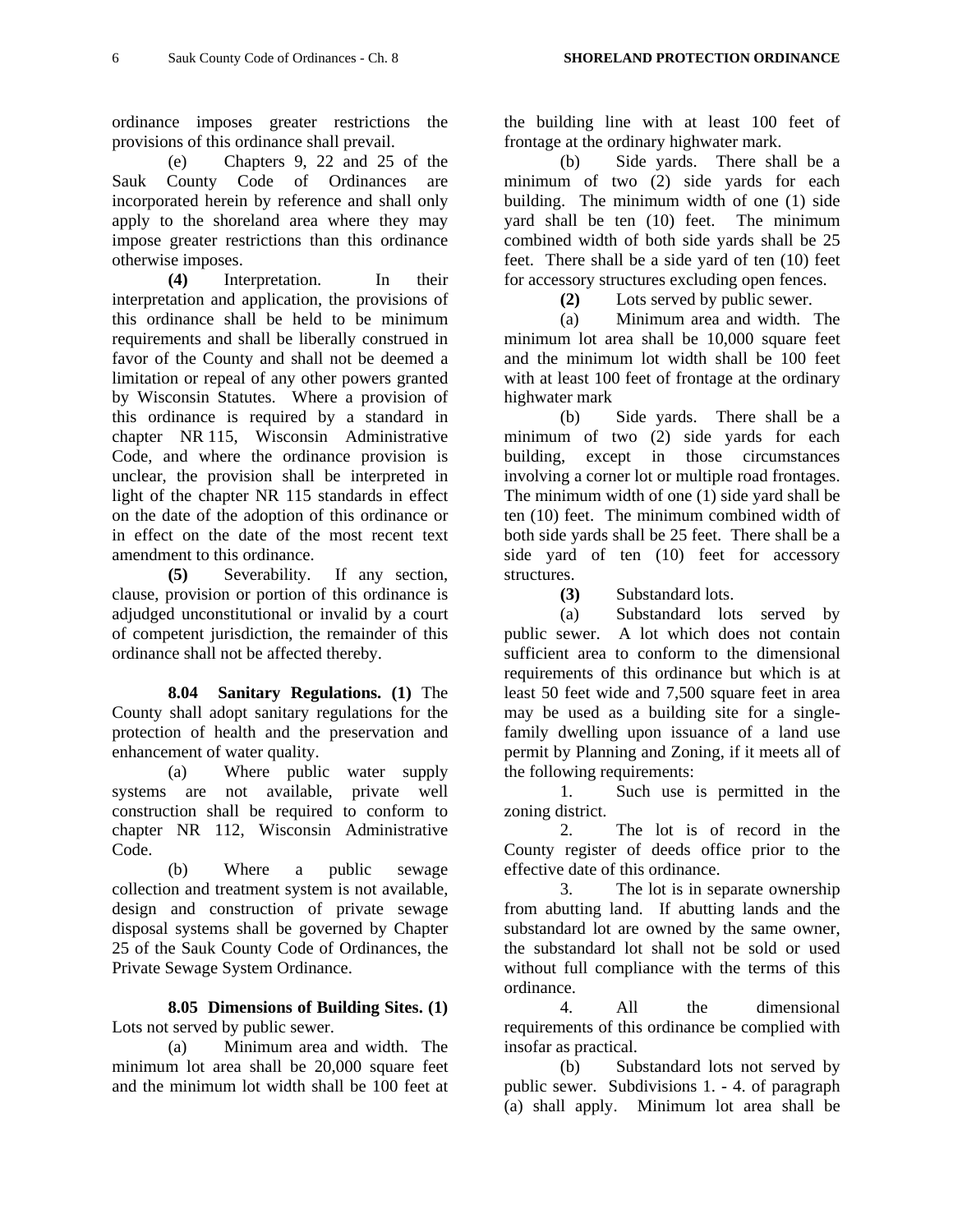10,000 square feet and the minimum lot width shall be 65 feet at the building setback line and at least 65 feet in width at the ordinary highwater mark.

 (c) Other substandard lots. A land use permit for the improvement of a lot having lesser dimensions than those stated in 8.05(3)(a) and (b) of this ordinance shall be issued only after the granting of a variance by the Sauk County Board of Adjustment.

 (d) Lots in cluster subdivisions. Lots in cluster subdivisions not served by public sanitary sewers may be reduced to the minimum allowed under Chapter 25, Sauk County Code of **Ordinances** 

**8.06 Setbacks. (1)** Highway setbacks. The provisions of Section 7.18 of the Sauk County Code of Ordinances are incorporated herein by reference. For the purpose of determining the distance buildings and other structures shall be set back from streets and highways, the highways of Sauk County are divided into the following classes:

(a) Class A highways.

 1. All state and federal highways are hereby designated as Class A highways.

 2. The setback from Class A highways shall be 110 feet from the center line of the highway or 50 feet from the right-of-way line, whichever is greater.

(b) Class B highways.

 1. All County trunks are hereby designated as Class B highways. For the purpose of this ordinance any road will be considered as a County trunk after it has been placed on the County trunk system by the County Board and approved by the Division of Highways.

 2. The setback from Class B highways shall be 75 feet from the center line of such highway or 42 feet from the right-of-way line, whichever is greater.

(c) Class C highways.

 1. All town roads, public streets and highways not otherwise classified, are hereby designated Class C highways.

 2. The setback from Class C highways shall be 63 feet from the center line of such highway or 30 feet from the right-of-way line, whichever is greater.

 (d) Visual clearance triangle. In each quadrant of every public street intersection there shall be a visual clearance triangle bounded by the street center lines and a line connecting points on them 300 feet from a Class A highway intersection, 200 feet from a Class B highway and 150 feet from a Class C highway intersection.

 (e) Objects permitted within highway setback lines and visual triangles.

1. Open fences.

 2. Telephone, telegraph and power transmission poles and lines.

 3. The planting and harvesting of field crops, shrubbery and trees, except that no trees or shrubbery shall be planted within a vision clearance triangle so as to obstruct the view.

**(2)** Shoreline setbacks. All buildings and structures, except piers, wharves, boathouses, boat hoists, boat shelters, stairways, walkways, lifts, landings, and open fences shall be set back at least 75 feet from the ordinary high water mark and shall meet the building requirements of this ordinance.

 (a) Piers, wharves and, where permitted, removable boat shelters and hoists may be placed in accordance with Chapter NR326 of the Wisconsin Administrative Code, Chapter 30 of the Wisconsin State Statues and all other applicable Department of Natural Resources regulations. They may not interfere with public right or rights of another riparian.

 (b) The placement of a stairway, walkway, lift or landing shall meet the following requirements. A stairway, walkway, or lift shall be permitted only when it is essential to provide pedestrian access to the water because of steep slopes and if all of the following are met:

 1. There are no other accessible locations available.

 2. Only one (1) stairway, walkway or lift or combination thereof, shall be constructed, but if a new lift is needed and approved by Planning and Zoning, it shall be mounted to an existing stairway or walkway.

 3. The stairway, walkway or lift shall be placed in the most visually inconspicuous location

 4. Only minimum vegetation shall be disturbed or removed.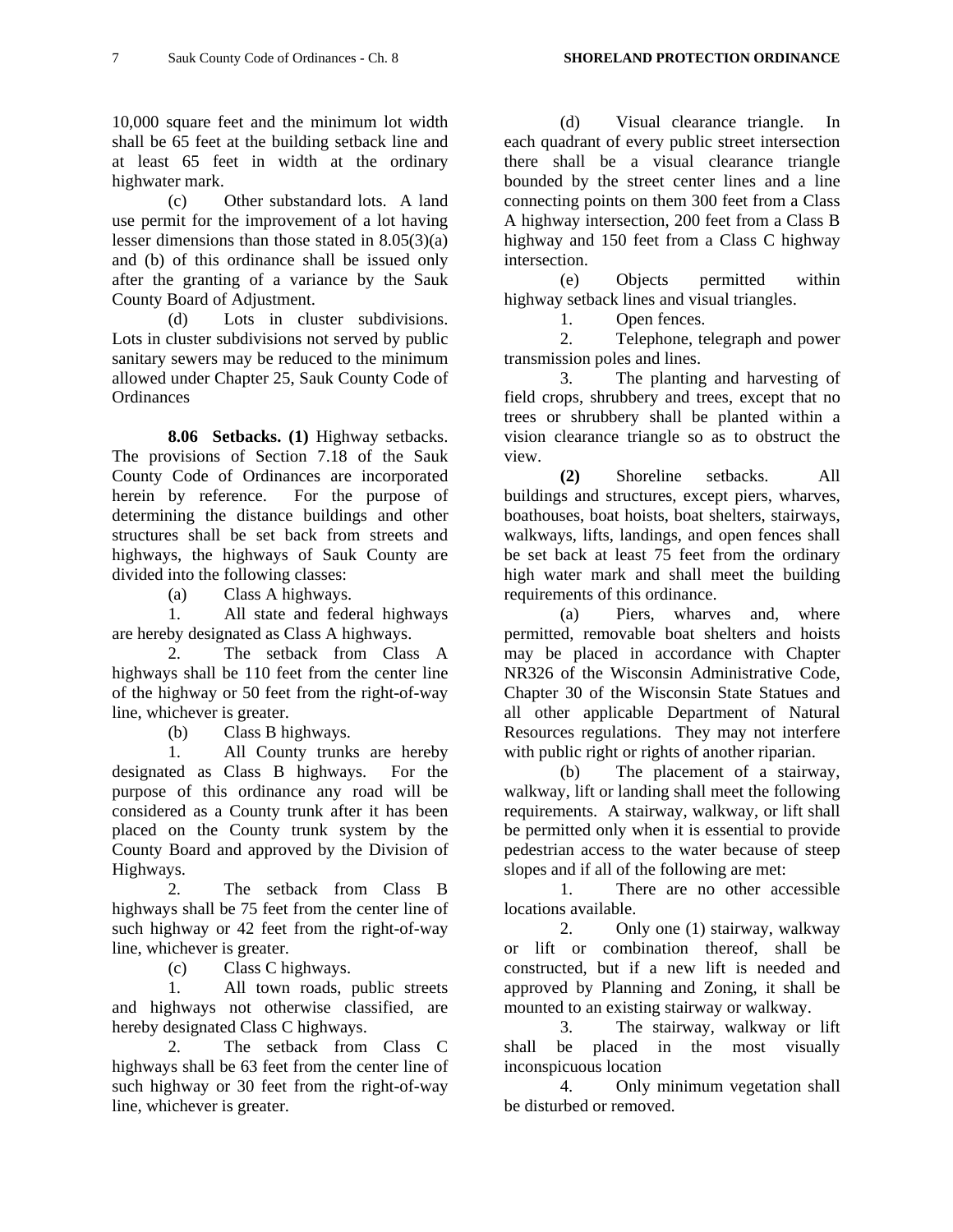5. Structures shall be inconspicuous when viewed against the shoreline.

 6. Open railings shall only be constructed as required for safety reasons.

 7. The maximum width shall not exceed four (4) feet.

 8. The platform of the lift shall not exceed 40 square feet.

 9. Any filling, grading or excavation shall be done in accordance with the requirements of Section 8.08 of the ordinance.

 10. Landings associated with stairs, walkways, and lifts shall be constructed only when required for safety purposes and if the landing does not exceed 32 square feet.

 11. No roofs or canopies shall be constructed on the stairway, walkway, lift or landing.

 (c) Retaining walls constructed of natural materials such as field stone and rocks may be permitted provided they meet the filling and grading requirements set forth in Section  $8.08(3)(a)$ . Retaining walls in excess of six  $(6)$ inches and constructed of man-made materials such as concrete, timbers, and steel shall comply with the special exception permit and/or variance requirements set forth in Section 8.14 of this ordinance.

(d) Boathouses.

 1. Boathouses, where permitted, shall be designed and constructed solely for the storage of boats and related equipment and shall not be used for human habitation. Any construction, including, but not limited to, plumbing fixtures, heating and cooling equipment, stoves/ranges and second stories, which is inconsistent with the exclusive use of the boathouse, is prohibited.

2 No more than one (1) boathouse is permitted on a lot .

 3. Boathouses shall not be constructed where the existing slope is more than twenty percent (20%). This slope shall be measured from the ordinary high water mark and shall be determined from the most severe angle.

 4. Boathouses shall be constructed in conformity with local floodplain zoning standards.

 5. Boathouses shall have a minimum total of 300 square feet and shall have

a maximum total of 500 square feet floor area, where the lot frontage is 75 feet or less. A maximum of 640 square feet floor area where the lot frontage is 76 feet or greater using exterior dimensions, providing the width of the boathouse does not exceed 22 feet at the water line. The boathouse shall be constructed in conformity with local floodplain zoning standards. The maximum height shall be 15 feet. Flat roofed surfaces of boathouses may be used as open recreational areas, but shall not be enclosed. Railings with open construction shall be considered an ordinary appurtenance.

 6. Boathouses shall not be constructed or placed beyond the ordinary high water and shall be set back a minimum of five (5) feet horizontally and a maximum of 20 feet horizontally from the ordinary high water mark.

 7. Boathouses shall be of earth tone colors which are visually inconspicuous.

 8. All surface runoff associated with the boathouse shall be kept within the property lines or directed to the lake.

**(3)** Exceptions to required setbacks. A setback less than the setback required above shall be permitted where there are at least three (3) legally existing buildings on the same side of the road or waterbody within 250 feet of the proposed site, not owned by the applicant, and built to less than the required setback. In such cases the setback shall be determined as follows:

 (a) Where two (2) contiguous lots are occupied by buildings (excluding boathouses and onshore boat hoists), the setback shall be the average of the setbacks of such buildings on the two (2) adjacent lots, provided:

 1. The buildings are legally existing structures.

 2. A road setback shall not be less than:

 i. 40 feet from the right-of-way for a Class A highway

 ii. 30 feet from the right-of-way for a Class B highway

 iii. 20 feet from the right-of-way for a Class C highway

 3. A water setback shall not be less than 50 feet horizontally from the ordinary high water mark.

 (b) Where only one (1) contiguous lot is occupied by a building the setback shall be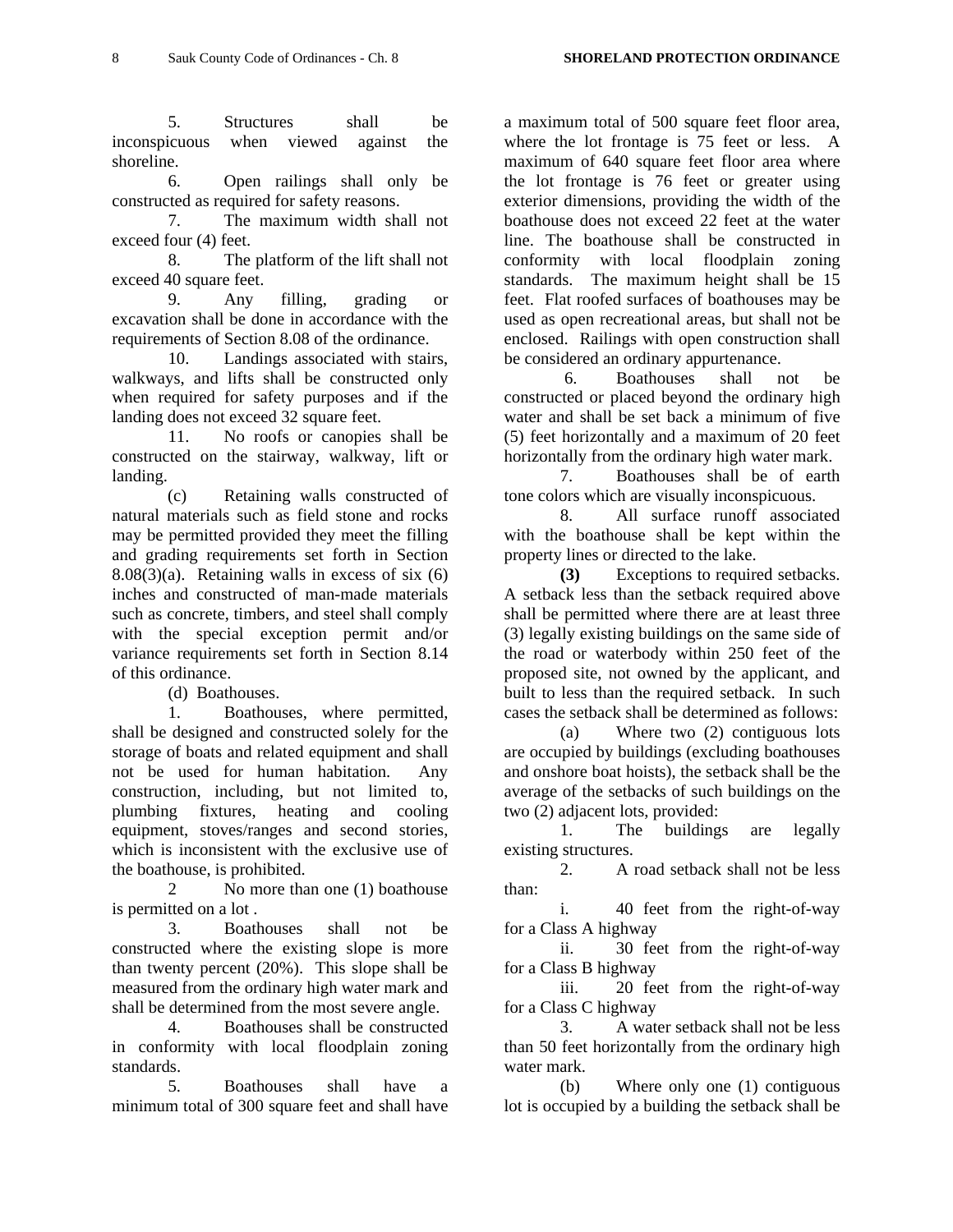determined by averaging the required setback with the setback of the building on the adjacent lot provided the conditions of  $(3)(a)1, 2$ . and 3., above, are complied with.

**(4)** Sideyard setbacks. For all buildings there shall be a minimum sideyard setback of at least ten (10) feet.

**(5)** Commercial fueling storage tanks.

 (a) All commercial aboveground fueling storage tanks shall be set back a minimum of seventy-five feet (75') from the ordinary high water of any navigable waterway, except as provided for in (b.) below. All conditions listed in (c.) below shall apply to all commercial aboveground fueling storage tanks regardless of location.

 (b.) A commercial aboveground fueling storage and dispensing tanks may be located less than seventy-five feet (75') from the ordinary high water mark of a navigable waterway upon the issuance of a special exception permit from the Sauk County Board of Adjustment.

 (c.) A special exception permit may be issued when the Sauk County Board of Adjustment determines that all of the following conditions exist:

 1. Due to physical limitations of the property, it is not possible or economically feasible to locate an aboveground fueling storage and dispensing tank of a reasonable size, seventy-five feet (75') or more from the ordinary high water mark.

 2. The property upon which the tank is to be located must be zoned by the appropriate zoning authority to allow for commercial sales of fuel, such as at a properly zoned and permitted marina.

 3. The establishment, maintenance or operation of the tank or the fueling dispensing system will not substantially endanger public health, safety or the general welfare. The site must be constructed so that any leakage of fuel will be contained and not permitted to contaminate the waterway.

 4. The establishment, maintenance or operation of the tank or the fuel dispensing system will not substantially conflict with the existing use of adjacent properties.

 5. The tank, associated piping, hoses and fuel dispensing system shall be in conformity with all applicable federal, state and local laws and regulations.

 6. The tank and fuel dispensing system will have an emergency shut off capability and said emergency shut off shall be placed immediately near the fuel dispensing system so as to be readily accessible to persons dispensing fuel.

 7. The dispensing system will not allow for continuous operating nozzles or unattended fueling.

 8. The tank will be located on a slope of less than twelve degrees  $(12^{\circ})$ . Location of an aboveground fueling storage tank on a slope of greater than twelve degrees (12°) shall require a variance from this ordinance.

 9. Security on the site will be sufficient to prohibit unauthorized access to the tank or fuel dispensing areas. Warning signs and "No Smoking" signs shall be prominently displayed.

 **(6)** Structures/gazebos within the shoreland setback area. Pursuant to Wis. Stats. § 59.692(1v), a Special Land Use Permit shall be issued for a structure within the shoreland setback area providing all of the following conditions are met:

 (a) The part of the structure that is nearest to the water is located at least 35 feet landward from the ordinary high water mark.

 (b) The total floor area of all the structures existing and proposed in or extending into the shoreland area of the property shall not exceed 200 square feet of floor area. In calculating this square footage, boat houses, boat hoists, boat shelters, stairs, lifts, landings, retaining walls, piers and wharves shall not be included.

 (c) The structure that is the subject of the request for a Special Land Use Permit has no sides or has open or screen sides. The structure may have a maximum height from the lowest grade to the highest point of the structure of fifteen feet. Any permitted roof shall not be designed or used as a deck, observation platform or for other similar uses. The color of the structure shall blend with the natural colors where it is to be located. The structure or the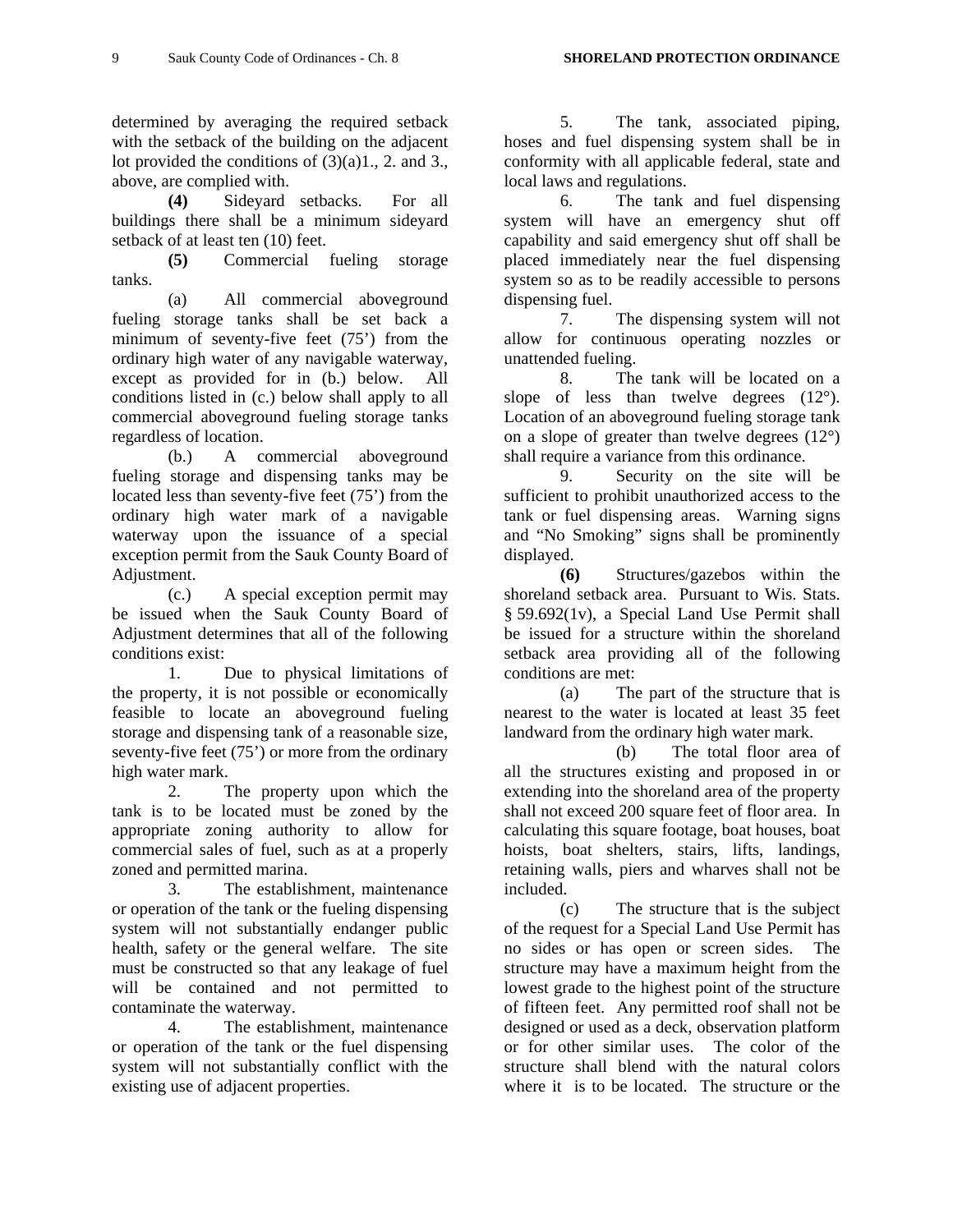use of the structure must not be prohibited by other zoning regulations or deed restrictions.

 (d) The structure shall not be built where the existing slope is more than 20 percent. This slope shall be measured on a predisturbed construction footprint.

 (e) A structure permitted pursuant to this section shall not be built prior to the construction of a primary residence on the parcel. (f) The structure shall be constructed in conformity with Sauk County Flood Plain Ordinance and this ordinance.

 (g) The owner(s) or their agent must submit a plan that will be implemented by the owner of the property to establish, preserve, enhance and/or restore a vegetative buffer zone that covers at least 70% of the half of the shoreland setback area that is nearest to the water. The plan must be approved by the Department of Planning and Zoning.

 1. The shoreland set back for the purpose of this section shall be 75 feet. A lesser setback that has been previously approved by setback averaging, variance, or is a preexisting nonconforming setback may be used when appropriate.

 2. The plan shall be binding on the owner, his/her heirs, successors, and assignees and shall authorize entrance onto the property by zoning department staff for inspections to assure compliance with the plan. The agreement shall be written and recordable on forms provided by Sauk County Planning and Zoning Department, and recorded with the Sauk County Register of Deeds. This applies to preservation of an existing natural buffer.

 3. Failure to comply with the plan and/or subsequent removal of vegetation from the vegetative buffer zone shall be cause to revoke the Special Land Use Permit and order the removal of any structure(s) authorized by the Special Land Use Permit.

 (h) Minimum requirements for the plan for the vegetative buffer zone shall be:

 1. An inventory of plant species currently present and their density within the required buffer area.

 2. A list of proposed native species to include in the restoration area and a schedule of their planting.

 3. A plot plan with the placement and densities of each species existing and a plot plan with the placement and densities planned for the restored buffer area.

 4. A description of how the landowner intends to carry out the project, including erosion control measures during construction of the permitted structure and establishing the vegetative buffer area.

 5. A maintenance and preservation plan to continue the life of the plants in the buffer area.

 (i) The buffer vegetation must be in a viable, growing condition for at least one growing season according to the plan, before a Special Land Use Permit to build a structure is granted.

 (j) A shoreland grading permit may be required to implement a vegetative buffer area plan.

 (k) Removal of the permitted shore yard structure will not relinquish the recorded agreement or permit the removal, destruction, degradation and/or reduction in size of the shoreland vegetative buffer.

**8.07 Tree Cutting. (1)** Purpose. Regulation of tree cutting and shrubbery removal along the shores of navigable waters is necessary to protect scenic beauty and water quality. These provisions shall not apply to the removal of dead or dying trees, at the discretion of the landowner, or to silvicultural thinning upon recommendation of a forester.

**(2)** Tree cutting and shrubbery removal in a strip paralleling the shoreline and extending 35 feet inland from all points along the ordinary high water mark of the shoreline shall be limited in accordance with the following provisions:

 (a) No more than twenty-five percent (25%) of the length of a strip (measured along the ordinary high water mark) shall be clear cut to the depth of the strip, never to exceed fifty percent (50%) of the total length of the strip.

 (b) Provided, further, that cutting of this twenty-five (25%) shall not create a clear cut opening in the strip greater than 25 feet wide in any 100 feet. (measured along the ordinary high water mark)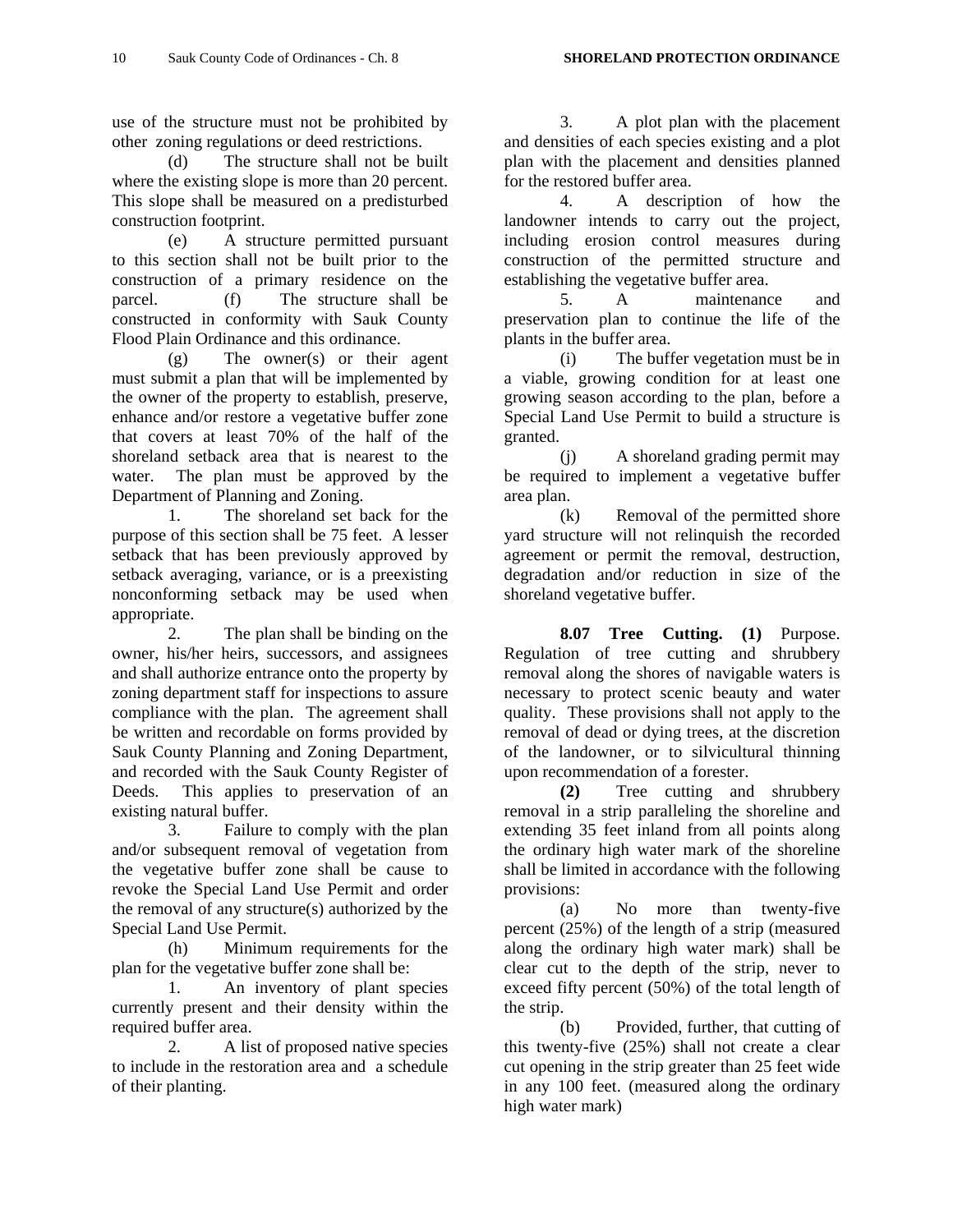**(3)** Natural shrubbery shall be preserved as far as practicable and, where removed, it shall be replaced with other vegetation that is equally effective in retarding runoff, preventing erosion and preserving natural beauty. Also, if tree cutting and shrubbery removal has created a situation where more than fifty percent (50%) of the natural trees and shrubbery has been removed within the cutting strip, Planning and Zoning may require that the area be replanted with vegetation that is equally effective in retarding runoff and enhancing the scenic beauty of the shoreline.

**(4)** Any path, road or passage within the 35 foot area shall be constructed and surfaced so as to effectively control erosion.

**(5)** In the alternative to Section 8.07(2)(b), a special cutting plan allowing greater cutting may be permitted by the Sauk County Board of Adjustment by issuance of a special exception permit.

 (a) In applying for such a permit, the landowner shall submit a sketch of his lot, including the following information:

1. Location of all structures.

- 2. Location of parking.
- 3. Gradient of land.
- 4. Existing vegetation.

5. Proposed cutting.

 (b) The board may grant such a permit only if it finds that such special cutting plans:

1. Will not cause undue erosion.

 2. Will not destroy the scenic beauty and will provide substantial shielding from the water of structures and parking areas. The board may condition such a permit upon guarantees of tree planting by the landowner. Such an agreement will be enforceable in court.

**8.08 Filling, Grading, Lagooning, Dredging, Ditching and Excavating. (1)** General standards. Filling, grading, or excavating which does not require a land use or special exception permit under Section 8.08(2) or (3) may be an acceptable practice in the shoreland area provided that:

 (a) It is done in a manner designed to minimize erosion, sedimentation and impairment of fish and wildlife habitat.

 (b) All applicable federal, state and local authority is obtained in addition to a permit under this ordinance.

 (c) Any fill placed in the shoreland area is protected against erosion by the use of riprap or a bulkhead.

 (d) For any riprapping where the Department of Natural Resources has issued all permits required by it for the particular work to be done and the Zoning Administrator certifies that the proposed work, as documented in the plans to be submitted by the landowner, is in compliance with the provisions of this ordinance.

**(2)** A Sauk County land use permit is required for the following:

 (a) For any construction, filling, grading, lagooning, ditching or dredging commenced on any artificial waterway, canal, ditch, lagoon, pond, lake or similar waterway which is within 300 feet landward of the ordinary highwater mark of a navigable body of water or to the landward side of the floodplain or where the purpose is the ultimate connection with navigable body of water.

 (b) The maintenance or repair of existing agricultural drainage systems shall be permitted to conform with the following construction standards:

 1. The maintenance dredging of farm drainage ditches is limited to reestablishing the original ditch cross-section unless a special exception permit under Section 8.08(3) is obtained.

 2. Ditch banks shall be constructed at a slope of 2 horizontal to 1 vertical, fifty percent (50%) or flatter.

 3. Ditch banks shall be maintained in sod cover and free of woody vegetation.

 4. A ten (10) foot wide buffer strip of untilled sod cover shall be maintained adjacent to the ditch bank. Planning and Zoning may waive the ten (10) foot requirement if conservation practices are in place.

**(3)** Permit required. Except as provided in Section 8.08(4), a special exception permit is required:

 (a) For any filling or grading of any area which is within 300 feet landward of the ordinary high water mark of navigable water and which has surface drainage toward the water and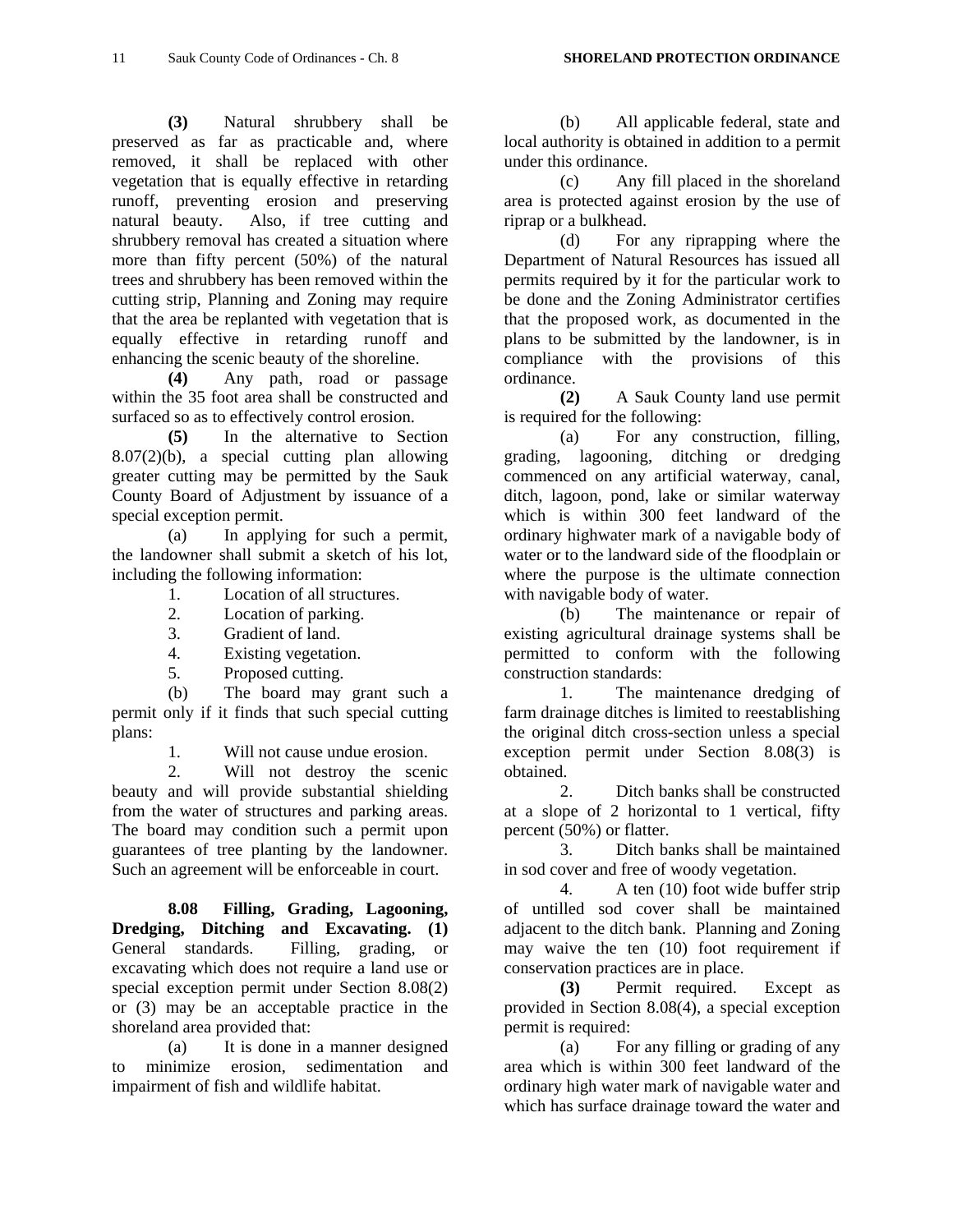on which there is any of the topographic conditions listed below:

 1. Any filling or grading on slopes of more than twenty percent (20%).

 2. Filling or grading of more than 2,000 square feet on slopes of twelve percent  $(12%)$  to twenty percent  $(20%).$ 

 3. Filling or grading of more than 4,000 square feet on slopes less than twelve percent (12%).

 (b) Building foundation footprints, driveways and parking spaces shall not be included in the square footage computation if these areas are graveled and compacted.

 (c) Spoil and topsoil piles that are completely surrounded by filter fabric shall not be included in the square footage computation. Depending upon the conditions of the site, a phasing plan may be required by the Office of Planning and Zoning.

 (d) For any filling and grading of any area on a slope greater than twenty percent (20%) which is located between 300 and 1000 feet landward of the ordinary high water mark of lake, pond or flowage.

**(4)** Soil conservation practices. Soil conservation practices such as barnyards, tiled terraces, runoff diversions and grassed waterways used for erosion control shall not require a permit under Section 8.08(2) and (3) when designed and constructed to Natural Resource Conservation Service (NRCS) technical standards.

**(5)** Permit conditions. In granting a special exception permit under Section 8.08(3), the Sauk County Board of Adjustment shall attach the following conditions, where appropriate, in addition to those provisions specified in Sections  $8.14(3)(b)$  and  $8.14(3)(c)$ .

 (a) The smallest amount of bare ground shall be exposed for as short a time as feasible.

 (b) Temporary ground cover (such as mulch or jute netting) shall be used and permanent vegetative cover shall be established.

 (c) Diversion berms or bales, silting basins, terraces, filter fabric fencing, the application of polymers and other methods shall be used to prevent erosion.

 (d) Lagoons shall be constructed to avoid fish trap conditions.

 (e) Fill shall be stabilized according to accepted engineering standards.

 (f) Filling shall comply with the Sauk County Floodplain Zoning Ordinance and shall not restrict a floodway or destroy the flood storage capacity of a floodplain.

 (g) Channels or artificial watercourses shall be constructed with side slopes of two (2) units horizontal distance to one (1) unit vertical or flatter which shall be promptly vegetated, unless bulkheads or riprap are provided.

**8.09 Nonconforming Uses and Structures. (1)** The lawful use of a structure or property which existed at the time this ordinance, or an applicable amendment to this ordinance, took effect which is not in conformity with the provisions of this ordinance, including the routine maintenance of such structure may be continued, subject to the following conditions:

 (a) If a nonconforming use is discontinued for 12 consecutive months, any future use of the structure or property shall conform to this ordinance.

 (b) The maintenance and repair of nonconforming boathouses that extend waterward beyond the ordinary high water mark of any navigable waters shall comply with the requirements of § 30.121 Stats.

 (c) If the nonconforming use of a temporary structure is discontinued, such nonconforming use may not be recommenced.

 (d) Uses which are nuisances shall not be permitted to continue as nonconforming uses.

 (e) Any addition, alteration or repair to a nonconforming structure shall not increase the dimensional nonconformity of the structure, except as allowed in Section 8.09(1)(i) and  $(i)$ .

 (f) If a nonconforming structure is destroyed by fire, wind, or other disaster beyond fifty percent (50%) of its current fair market value, or voluntarily moved or torn down, it cannot be rebuilt unless it conforms to the provisions of this ordinance.

 (g) Existing methods of waste disposal which constitute a public nuisance under state laws or the terms of this ordinance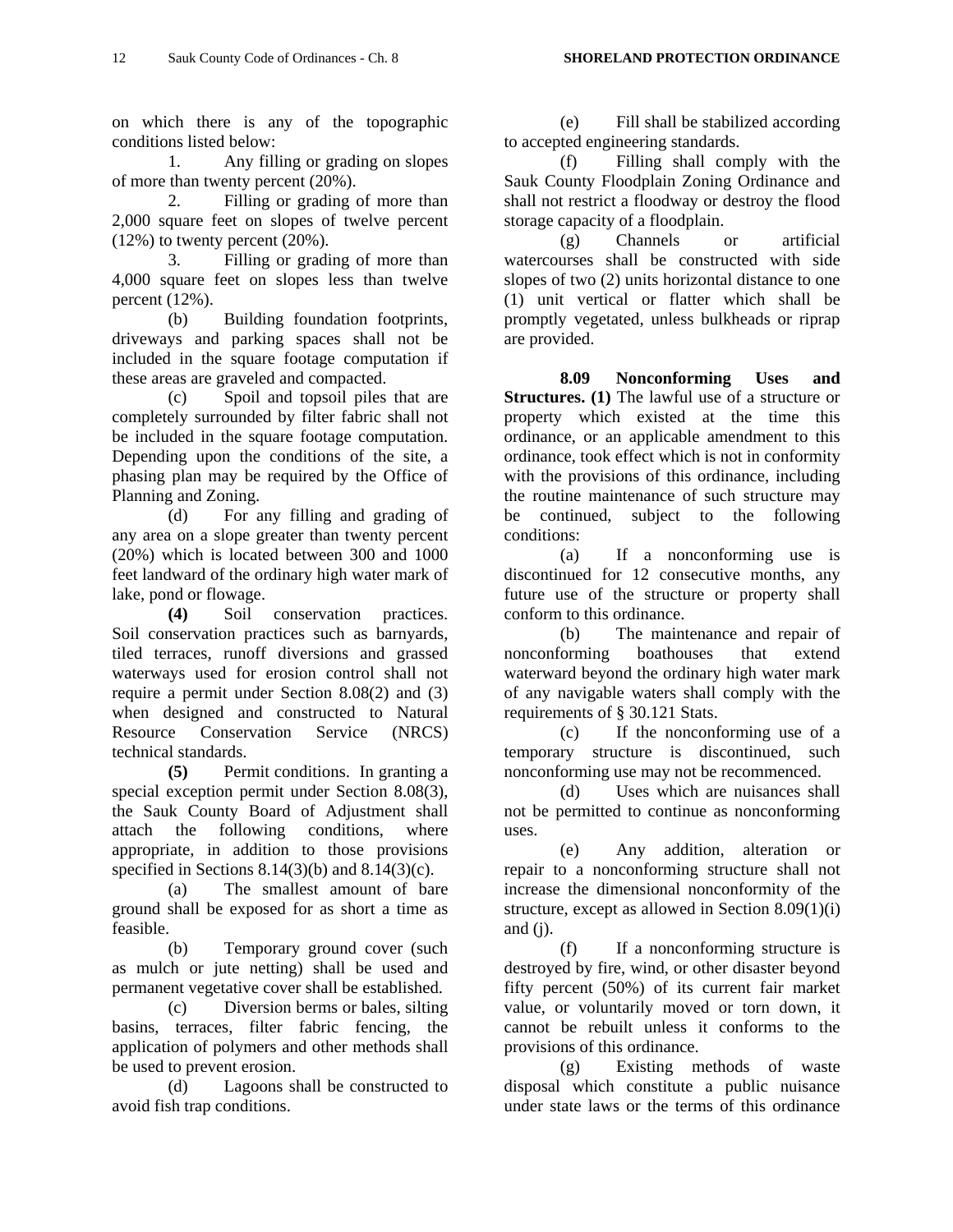shall not be permitted to continue as a nonconforming use.

 (h) The owner of a nonconforming use or nonconforming structure has the burden of proving that the use or structure was in existence at the time the ordinance took effect.

 (i) Nonconforming houses, cabins or homes shall be limited to the amount of structural additions based on the distance the structure is from the ordinary high water mark of the water. Said structures located within 25 feet of the ordinary high water mark shall not be allowed to expand the structure. Structures located between 26 feet and 50 feet of the ordinary high water mark shall not expand the existing structure beyond 750 square feet of total living space. Structures located between 51 feet and 74 feet of the ordinary high water mark shall not expand the existing structure beyond 1650 square feet of total living space. Living space shall include all enclosed areas, but excludes all open decks, porches, garages and steps.

 (j) Nonconforming structures not included in (i) shall also be limited to the amount of structural additions based on the distance the structure is from the ordinary high water mark of the water. Structures located within 25 feet of the ordinary high water mark shall not be allowed to expand the structure. Structures located between 26 feet and 50 feet of the ordinary high water mark shall be limited to fifteen percent (15%) total increase in size over the life of said structure. Structures located between 51 feet and 74 feet of the ordinary high water mark shall be limited to a twenty-five percent (25%) total increase in size over the life of said structure.

**8.10 Shoreland-Wetland District. (1)** Designation. All mapped wetlands which are shown on the Wisconsin Wetland Inventory Maps as kept and maintained in the Planning and Zoning Office and those shoreland areas meeting the wetland definition as defined in Section 8.02(42) of this ordinance shall be included in the wetland district.

 (a) Locating shoreland-wetland boundaries. Where an apparent discrepancy exists between the shoreland-wetland district boundary shown on the Wisconsin Wetland Inventory Maps and actual field conditions at the

time the maps were adopted, the Zoning Administrator shall contact the appropriate district office of the Department to determine if the shoreland-wetland district boundary as mapped is in error. If Department staff concur with the Zoning Administrator that a particular area was incorrectly mapped as a wetland, the Zoning Administrator shall have the authority to immediately grant or deny a zoning permit in accordance with the regulations applicable to the correct zoning district. The Zoning Administrator shall initiate a map amendment to correct the discrepancy.

**(2)** Purpose. This district is created to maintain safe and healthful conditions, to prevent water pollution, to protect fish spawning grounds and wildlife habitat, to preserve shore cover and natural beauty and to control building and development in wetlands whenever possible. When development is permitted in a wetland, the development should occur in a manner that minimizes adverse impacts upon the wetland.

**(3)** Permitted uses. The following uses shall be allowed, subject to general shoreland zoning regulations contained in this ordinance, the provisions of Chapters 30 and 31 Wisconsin Statutes and the provisions of other applicable local, state and federal laws:

 (a) Activities and uses which do not require the issuance of a land use permit, but which must be carried out without any filling, flooding, draining, dredging, ditching, tiling or excavating except as allows under Sections 8.10(3)(b) and (c).

 1. Hiking, fishing, trapping, hunting, swimming, and boating.

 2. The harvesting of wild crops, such as marsh hay, ferns, moss, wild rice, berries, tree fruits, and tree seeds, in a manner that is not injurious to the natural reproduction of such crops.

3. The pasturing of livestock.

 4. The cultivation of agricultural crops.

 5. The practice of silviculture, including the planting, thinning, and harvesting of timber.

 6. The construction or maintenance of duck blinds.

 7. Day or overnight camping in areas or locations which do not have vehicular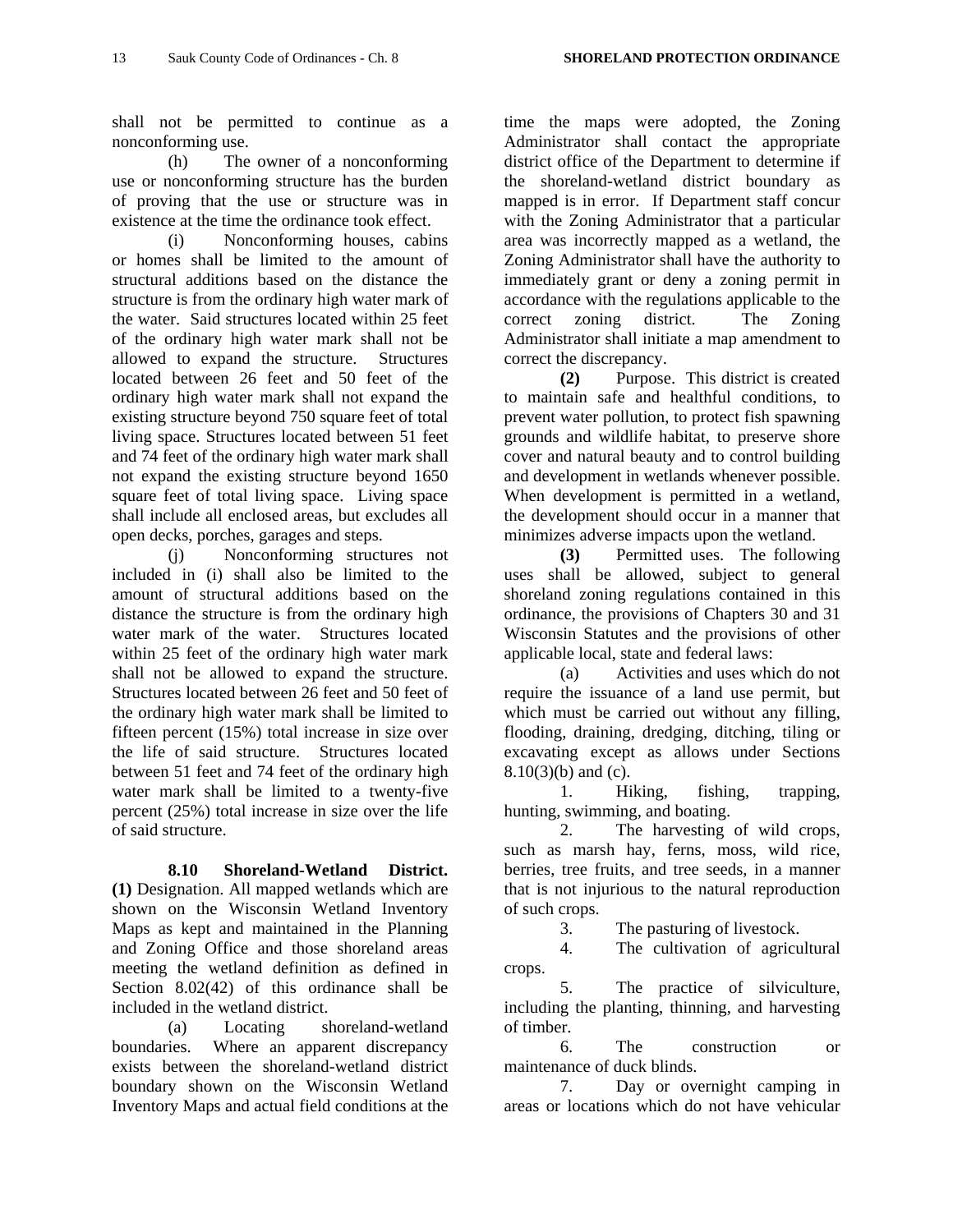access, providing that a Sauk County camping permit is issued and posted at the camp site.

 (b) Uses which do not require the issuance of a land use permit and which may include limited filling, flooding, draining, dredging, ditching, tiling, or excavating but only to the extent specifically provided below:

 1. Temporary water level stabilization measures necessary to alleviate abnormally wet or dry conditions that would have an adverse impact on silvicultural activities if not corrected.

 2. The cultivation of cranberries including flooding, dike and dam construction or ditching necessary for the growing and harvesting of cranberries.

 3. The construction or maintenance of fences for the pasturing of livestock, including limited excavating and filling necessary for such construction or maintenance.

 4. The construction or maintenance of piers and docks built on pilings, including limited excavating and filling necessary for such constructions and maintenance.

 5. The maintenance, repair, replacement or reconstruction of existing town and County highways and bridges, including limited excavating and filling necessary for such maintenance, repair, replacement or reconstruction.

 6. For any riprapping where the Department of Natural Resources has issued all permits required by it for the particular work to be done and the Zoning Administrator certifies that the proposed work, as documented in plans to be submitted by the landowner, is in compliance with the provisions of this ordinance.

 (c) Uses which require the issuance of a land use permit under Section 8.14(5) and which may include limited filling, flooding, draining, dredging, ditching, tiling or excavating, but only to the extent specifically provided below:

 1. The construction and maintenance of roads which are necessary to conduct silvicultural activities or agricultural cultivation, provided that:

 a. The road cannot, as a practical matter, be located outside the wetland.

 b. The road is designed and constructed to minimize adverse impact upon the natural functions of the wetland enumerated in Section 8.10(5)(b).

 c. The road is designed and constructed with the minimum cross-sectional area practical to serve the intended use.

 d. Road construction activities are carried out in the immediate area of the roadbed only.

 2. The construction or maintenance of nonresidential buildings, provided that:

 a. The building is essential for, and used solely in conjunction with, the raising of waterfowl, minnows or other wetland or aquatic animals; or some other use permitted in the shoreland-wetland district.

 b. The building cannot, as a practical matter, be located outside the wetland.

 c. Such building is not designed for human habitation and shall not exceed 200 square feet in floor area.

 d. Only limited filling or excavating necessary to provide structural support for the building is authorized.

 3. The establishment of public and private parks and recreation areas, natural and outdoor education areas, historic and scientific areas, wildlife refuges, game bird and animal farms, fur animal farms, fish hatcheries, and public boat launching ramps and attendant access roads, provided that:

 a. Any private development is used exclusively for the permitted use and the applicant has received a permit or license under Chapter 29 Wisconsin Statutes, where applicable.

 b. Filling or excavating necessary for the construction or maintenance of public boat launching ramps or attendant access roads is allowed only where such construction or maintenance meets the criteria in Section  $8.08(1)(a-d)$ .

 c. Ditching, excavating, dredging, or dike and dam construction in public and private parks and recreation areas, natural and outdoor education areas, historic and scientific areas, wildlife refuges, game bird and animal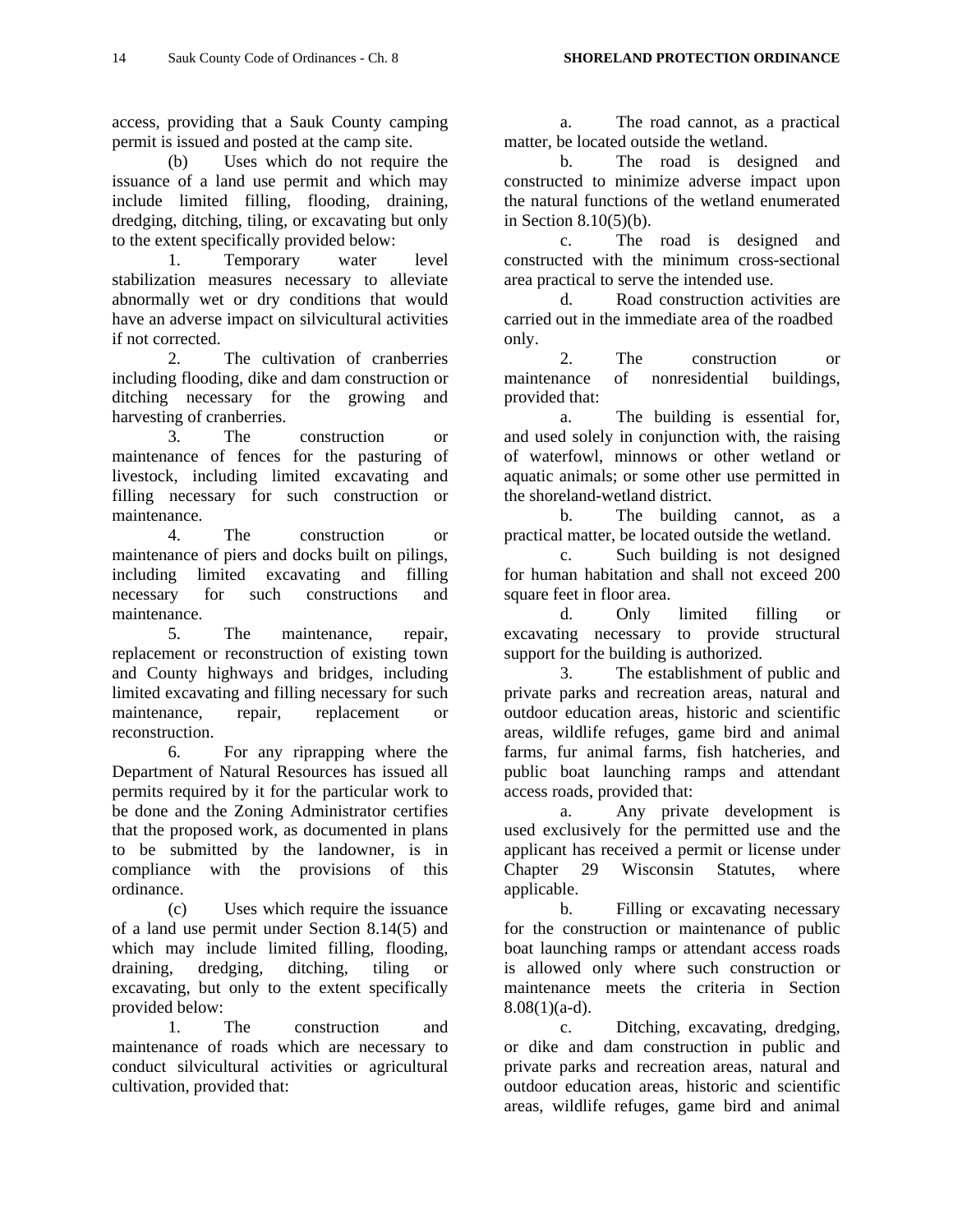farms, fur animal farms, and fish hatcheries is allowed only for the purpose of improving wildlife habitat and to otherwise enhance wetland values.

 4. The construction or maintenance of electric, gas, telephone, water and sewer transmission and distribution facilities, public utilities and cooperative associations organized for the purpose of producing or furnishing heat, light, power or water to their members and the construction or maintenance of railroad lines provided that:

 a. The transmission and distribution facilities and railroad lines cannot, as a practical matter, be located outside the wetland.

 b. Such construction or maintenance is done in a manner designed to minimize adverse impact upon the natural functions of the wetland enumerated in Section  $8.10(5)(b)$ .

 5. The construction of excavated ponds.

 a. The excavated pond shall not exceed a depth of six (6) feet. Any excavated pond deeper than six (6) feet shall be located outside of the shoreland-wetland district.

 b. All spoil material removed from the pond shall either be thin spread (less than 12 inches in thickness) or else placed outside of the shoreland-wetland district.

 c. All excavated pond banks shall be sloped to 3:1 or flatter.

 d. All disturbed areas associated with the pond construction must be stabilized.

 e. All debris piles, brush piles, tree stumps and other material associated with pond construction shall not be placed or located within the shoreland-wetland district.

 f. If deemed necessary, Planning and Zoning shall require safety measures to protect the public from the excavated pond including, but not limited to, fencing and gates.

 g. Excavated ponds located closer than 110 feet from a public right-of-way or adjacent property line shall require a special exception permit through the Sauk County Board of Adjustment.

 6. The maintenance and repair of existing agricultural drainage systems including, but not limited to, ditching, tiling, dredging,

excavating and filling necessary to maintain the level of drainage required to continue the existing agricultural use.

 a. All spoil material shall either be thin spread (less than 12 inches in thickness) or placed outside the shoreland-wetland district.

 b. The construction standards as listed in Section  $8.08(3)(b)$  1 - 4 shall apply.

**(4)** Prohibited Uses. Any use not listed in Sections  $8.10(3)(a)$ ,  $8.10(3)(b)$  or 8.10(3)(c) is prohibited, unless the wetland or portion of the wetland has been rezoned by amendment of this ordinance in accordance with Section 8.10(5) of this ordinance and  $\S$  59.69(5) Stats.

**(5)** Rezoning of Lands in the Shoreland-Wetland District.

 (a) For all proposed text and map amendments to the shoreland-wetland provisions of this ordinance, the appropriate district office of the Department shall be provided with the following:

 1. A copy of every petition for a text or map amendment to the shoreland-wetland provisions of this ordinance, within five (5) days of the filing of such petition with the County Clerk. Such petition shall include a copy of the Wisconsin Wetland Inventory Map adopted as part of this ordinance describing any proposed rezoning of a shoreland-wetland.

 2. Written notice of the public hearing to be held on a proposed amendment at least ten (10) days prior to such hearing.

 3. A copy of the County zoning agency's findings and recommendations on each proposed amendment within ten (10) days after the submission of those findings and recommendations to the County Board.

 4. Written notice of the County board's decision on the proposed amendment within ten  $(10)$  days after it is issued.

 (b) A wetland, or a portion thereof, in the shoreland-wetland district shall not be rezoned if the proposed rezoning may result in a significant adverse impact upon any of the following:

 1. Storm and flood water storage capacity.

 2. Maintenance of dry season stream flow, the discharge of groundwater to a wetland, the recharge of groundwater from a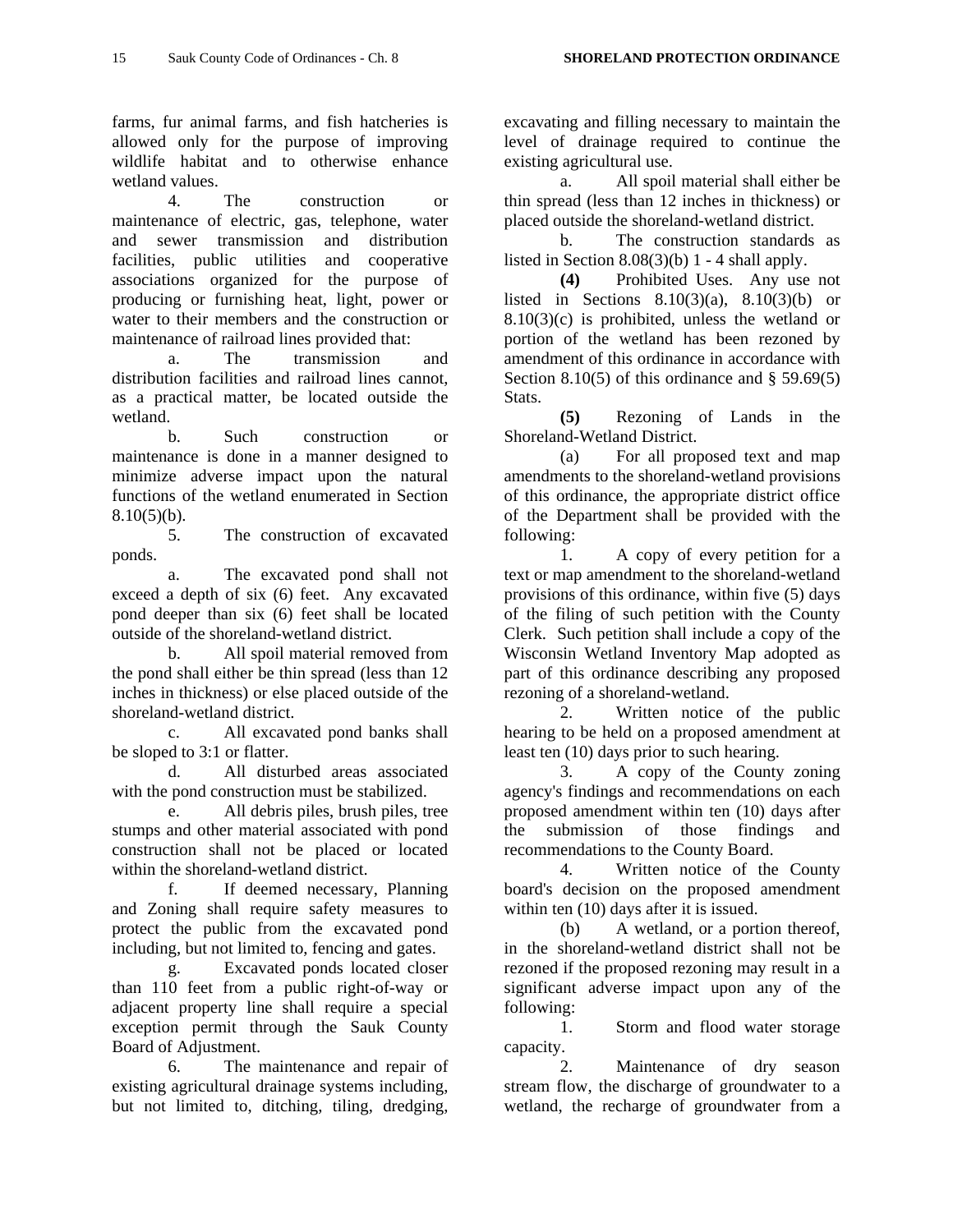wetland to another area, or the flow of groundwater through a wetland.

 3. Filtering or storage of sediments, nutrients, heavy metals or organic compounds that would otherwise drain into navigable waters.

 4. Shoreline protection against soil erosion.

 5. Fish spawning, breeding, nursery or feeding grounds.

6. Wildlife habitat.

 7. Areas of special recreational, scenic or scientific interest, including scarce wetland types.

 (c) If the Department notifies the County zoning agency that a proposed text or map amendment to the shoreland-wetland provisions of this ordinance may have a significant adverse impact upon any of the criteria listed in Section 8.10(5)(b) of this ordinance, that amendment, if approved by the County Board, shall contain the following provisions:

 "This amendment shall not take effect until more than 30 days have elapsed after written notice of the County board's approval of this amendment is mailed to the Department of Natural Resources. During that 30 day period the Department of Natural Resources may notify the County Board that it will adopt a superseding shoreland ordinance for the County under § 59.692(6) Stats. If the Department does so notify the County Board, the effect of this amendment shall be stayed until the § 59.692(6) adoption procedure is completed or otherwise terminated."

**8.11 Indian Trails Subdivision. (1)** A zoning map for Indian Trails Subdivision, in the Town of Delton as filed in the office of the County Clerk and made a part hereof is hereby adopted.

**(2)** Before any building, structure or dwelling is placed on any lot in Indian Trails Subdivision, plans shall be filed with Planning and Zoning, prepared by a licensed professional engineer who shall certify that the installation meets all conditions of the map above referred to and complies with the provisions of the Sauk County Shoreland Ordinance and Sauk County Flood Plain Zoning Ordinance being Chapters 8 and 9 of the Sauk County Code of Ordinances and Chapter NR115 and NR116 of the Wisconsin Administrative Code.

**(3)** These provisions shall apply to any application of record pending since July 23, 1968.

**8.12 Planned Residential Unit Development. (1)** Purpose. In some instances where an individual lot or small tract of land has unique characteristics, such as terrain, which would result in unnecessary hardship as defined in Section 8.14(4)(a) if the owner were required to comply with one (1) or more of the requirements for minimum lot sizes, width and setbacks, the Sauk County Board of Adjustment may grant a variance. (Section 8.14(4)). In other instances where much larger areas are involved, the appropriate method for seeking a relaxation of the same minimum standards is by a limited rezoning procedure so as to establish for the area a planned residential unit development overlay. The planned residential unit development is intended to permit smaller lots and setbacks where the physical layout of the lots is so arranged (often by setting them back farther from the navigable water) as to better assure the control of pollution and preservation of ground cover than would be expected if the lots were developed with the normal lot sized and setbacks and without the special conditions placed upon the planned residential unit development at the time of this approval. A condition of all planned unit developments would require the preservation of certain open space, preferably on the shoreland, in perpetuity.

**(2)** Requirements for Planned Residential Unit Development. The County Board may, in its discretion upon its own motion or upon petition, approve a planned residential unit development either by approving first an overlay and then a plat or by approving only a plat for the specific planned residential project on finding after a public hearing that all of the following facts exist.

 (a) Area. The area proposed for the planned residential unit is at least five (5) acres in size.

 (b) Pollution control. The location and nature of the septic systems which will serve the homesite individually or collectively is such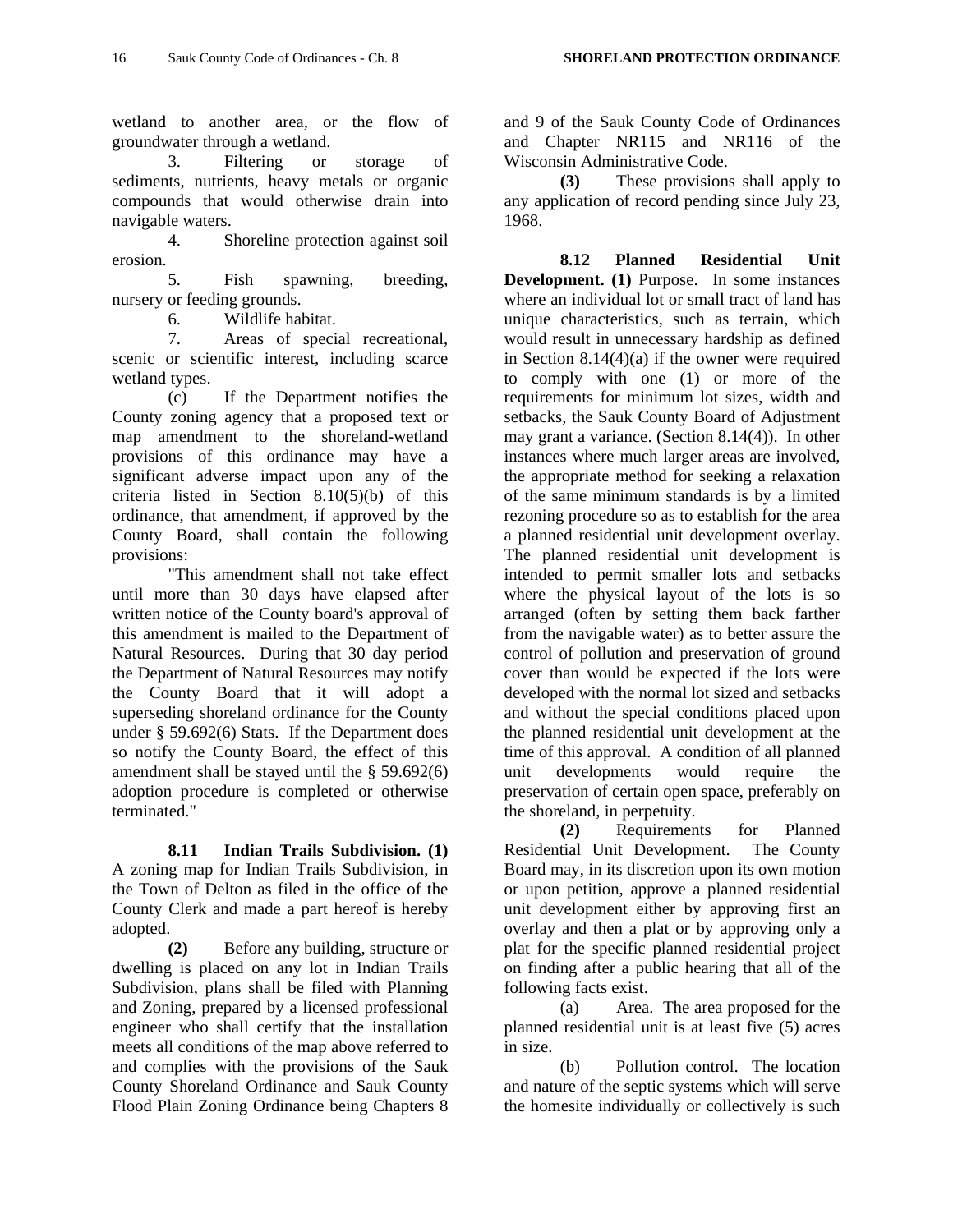as to assure that effluent from the septic tank(s) will not reach the ground or surface waters in a condition which will contribute to health hazards, taste, odor, turbidity, fertility or impair the aesthetic character of the adjacent or nearby navigable waters.

 (c) Preservation of ground cover. The location of homesite and the restriction placed on part of the land for use by the public or residents of the planned unit development are such as to preserve the ground cover of the shoreland and the scenic beauty of the navigable water and prevent erosion and the other pertinent factors listed in Section 8.01(3) of this ordinance. Excess land not used for lots and streets shall be dedicated in perpetuity to remain in open space. This may be accomplished by conveyance in common to each of the owners of lots in the development or to a corporation formed by them, or by dedication to the County, town or municipality. Lands dedicated to the public must be accepted by action of the governing body of the accepting unit of government. If the land is to be conveyed to owners of lots in the development, a home owners' association or similar legally constituted body shall be created to maintain the open space land. Any restriction placed on platted land by covenant, grant of easement or any other manner which was required by a public body or which names a public body as grantee, promisee or beneficiary, shall vest in the public body the right to enforce the restriction at law or in equity against any one who has or acquires an interest in the land subject to the restriction.

 (d) Density. The number of platted homesites will not exceed those which would have been possible if the same land were platted in accordance with the minimum lot sizes, setbacks and widths provided by the applicable provisions of the zoning ordinance.

 (e) Lot sizes, width, setbacks and tree cutting. The lot sizes, widths and setbacks are not only not less than those provided for in NR115.05(3) Wisconsin Administrative Code, but also are not so small as to cause pollution or erosion along streets or other public ways and waterways and are also not so small as to substantially depreciate the property values in the immediate neighborhood. Tree cutting provisions of Section 8.07 of this ordinance shall apply except that maximum width of a lake frontage opening shall be 100 feet.

**(3)** Procedure for establishing a planned Residential Unit Development District. The procedure for establishing limited rezoning in the form of a planned residential unit development district shall be as follows:

 (a) Petition. A petition setting forth all of the facts required by Section 8.12(2) shall be submitted to the County Clerk with sufficient copies to provide for distribution by the clerk as required by Section 8.12(3)(b) below. If the County or Department of Natural Resources shall have prepared factual data clearly responsive to one (1) or more of the requirements of Section 8.12(2), such data may be incorporated by reference in the petition.

 (b) Review and hearing. The petition shall be submitted to the County zoning agency established as required by § 59.69(5) Stats, which shall hold a public hearing thereon and make a report to the County Board as required by law. Copies of the petition and notice of the hearing shall also be sent to the Department of Natural Resources in which the County is located, if there be such. The County zoning agency's report to the County Board shall reflect the recommendations of the above agencies and of any other federal or state agency which the County zoning agency may consult.

 (c) Findings and conditions of approval. The County Board shall make written findings as to the compliance or noncompliance of the proposed overlay district with each of the applicable requirements set forth in Section 8.12(2). If the petition is granted in whole or part, the County board's approval shall attach such written conditions to the approval as shall be required by or be consistent with Section 8.12(3). The condition of approval shall in all cases establish the specific restrictions applicable with regard to minimum lot sizes, width, setbacks and the location of septic tanks and the preservation of ground cover and/or open space.

 (d) Planning studies. A landowner or petitioner may, at his own expense, develop the facts required to establish compliance with the provisions of Section 8.12(3) or may contribute funds to the County to defray all or part of the cost of such studies being undertaken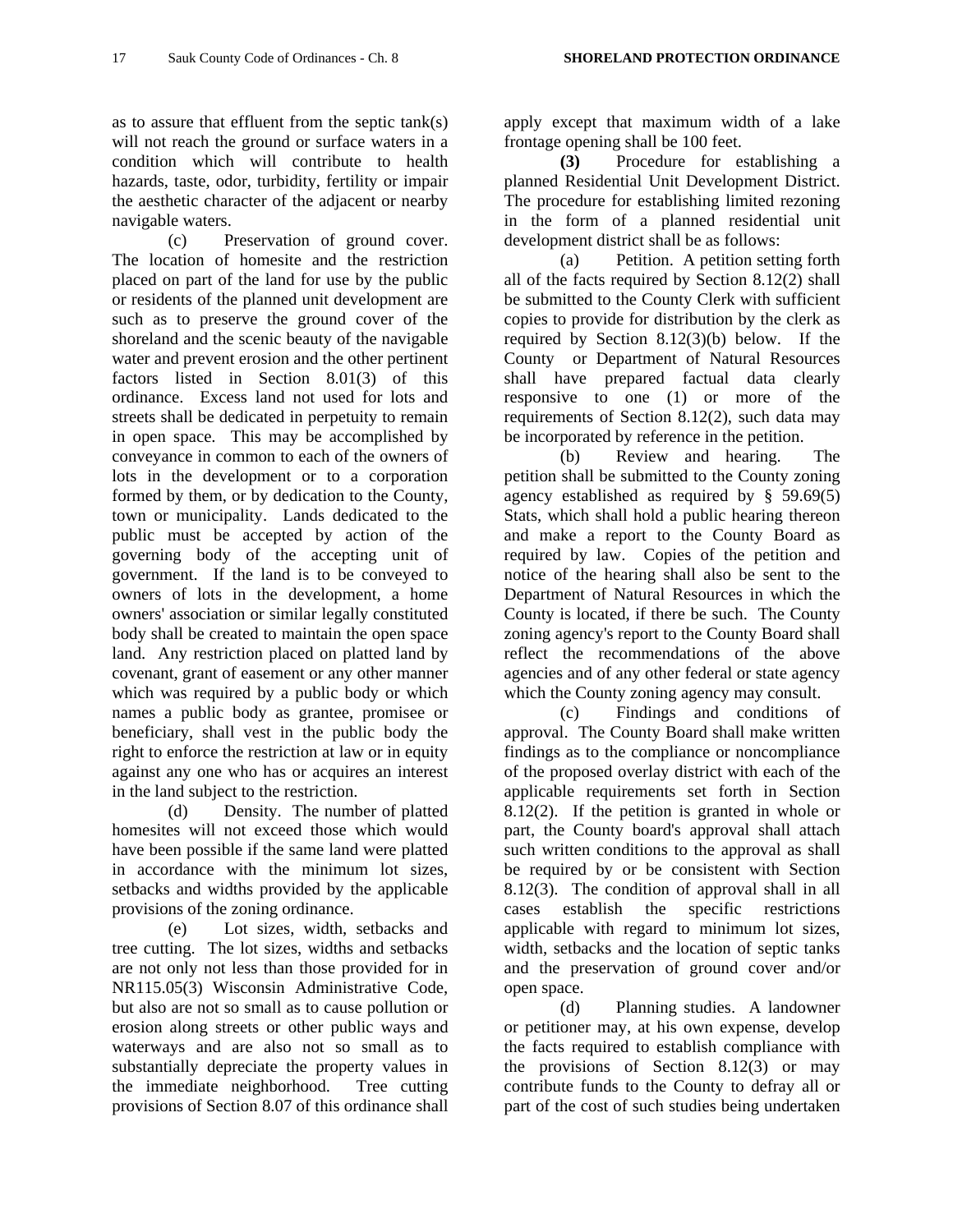by the County or any agency or person with whom the contracts for such work.

**8.12A Subdivision and/or Commercial Development Stormwater Management. (1)** All newly platted residential subdivisions and/or commercial developments to be located in the Shoreland or Shoreland-Wetland district shall be required to prepare and submit a stormwater management plan. All stormwater runoff from within the proposed development boundaries shall be controlled and/or directed to prevent adverse impacts to the property and neighboring properties. The stormwater management plan shall include the following:

 (a) Stormwater runoff control measures or devices, including but not limited to the following.

 1. Diversions, retention/detention ponds and waterways to accommodate a 25 year storm event.

 2. The retention/detention ponds shall not be located within the boundaries of a mapped wetland.

 3. The retention/detention ponds shall not discharge runoff to streams or waterways classified as trout habitat. Overflow runoff may be discharged to an approved infiltration trench or related diversion.

 4. The stormwater runoff control measures or devises shall be in place and stabilized prior to any site disturbance.

 (b) The stormwater management plan shall be designed by a licensed professional engineer.

 (c) The stormwater management plan shall describe any security and/or safety measures.

 (d) The stormwater management plan shall describe any landscaping and/or site maintenance. Polymers shall be used where practical and in conjunction with seed and mulch.

 (e) The stormwater management plan shall describe any measures for removing sediment.

**(2)** The stormwater management plan shall protect neighboring properties from flooding, increased sediment levels, decreased water quality or any other adverse impact, as

measured prior to site development. All stormwater leaving the project site shall be in compliance with all applicable State of Wisconsin water quality standards.

**8.13 Condominium.** Condominium developments which are constructed, remodeled or expanded after this ordinance takes effect and which offer riparian rights to a unit or units shall meet the following requirements:

**(1)** Minimum size. Each condominium unit shall include a minimum of 750 square feet of land or shall include a minimum of 750 square feet of living space.

**(2)** Location. Each condominium unit shall be located no greater than 300 feet from the ordinary high water mark of the water body to which the riparian rights pertain to.

**(3)** Contiguous to land. Each condominium unit or common area of the condominium unit shall have a minimum shoreline of 100 feet for the first unit and shall have no less than 50 feet of shoreline for each additional unit. The condominium unit or units shall be contiguous to the shoreline.

 **8.14 Administration. (1)** Zoning Administrator. The Administrator may exercise the following duties and powers:

 (a) Advise applicants as to the provisions of this ordinance and assist them in preparing permit applications.

 (b) Issue permits and inspect properties for compliance with this ordinance.

 (c) Keep records of all permits issued, inspections made, work approved, and other official actions.

 (d) Have access to any structure or premises between 6:00 a.m. and 8:00 p.m., seven (7) days a week, for the purpose of performing his/her duties.

 (e) Report violations of this ordinance and other applicable regulations to the Zoning Committee and Sauk County Corporation Counsel.

**(2)** Land use permits will be required as per the Sauk County Zoning Ordinance, Chapter 7 and sanitary permits will be required as per the Private Sewage System Ordinance, Chapter 25 and shall expire two (2) years from the date of issuance. Permits are not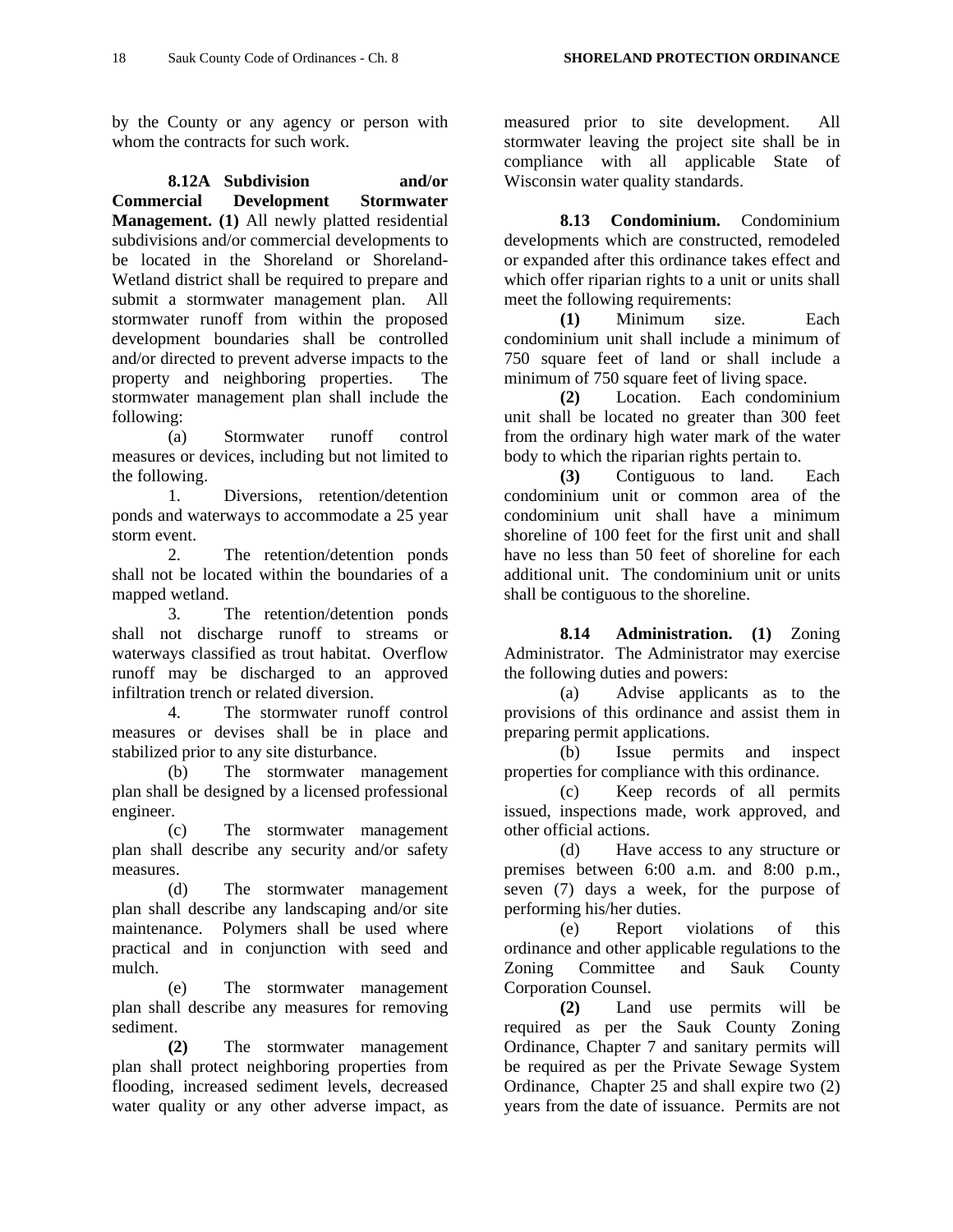required for routine maintenance, repairs or construction done under this ordinance and for which the total value, including labor, does not exceed one thousand dollars (\$1,000.00), providing these structures meet all set back regulation and other standards of the ordinance.

**(3)** Special exception permits.

 (a) Application for a special exception permit. Any use listed as a special exception in this ordinance shall be permitted only after an application has been submitted to the Zoning Administrator and a special exception permit has been granted by the Sauk County Board of Adjustment.

 (b) Standards applicable to all special exceptions. In passing upon a special exception permit, the Sauk County Board of Adjustment shall evaluate the effect of the proposed use upon:

 1. The maintenance of safe and healthful conditions.

 2. The prevention and control of water pollution including sedimentation.

 3. Compliance with local floodplain zoning ordinances and opportunity for damage to adjacent properties due to altered surface water drainage.

 4. The erosion potential of the site based upon degree and direction of slope, soil type and vegetative cover.

 5. The location of the site with respect to existing or future access roads.

 6. The need of the proposed use for a shoreland location.

 7. Its compatibility with uses on adjacent land.

 8. The amount of liquid and solid wastes to be generated and the adequacy of the proposed disposal systems.

9. Location factors under which:

 a. Domestic uses shall be generally preferred.

 b. Uses not inherently a source of pollution within an area shall be preferred over uses that are or may be a pollution source.

 c. Use locations within an area tending to minimize the possibility of pollution shall be preferred over use locations tending to increase that possibility.

 (c) Conditions attached to special exceptions. Upon consideration of the factors

listed above, the Sauk County Board of Adjustment shall attach such conditions, in addition to those required elsewhere in this ordinance, as are necessary to further the purposes of this ordinance. Violation of any of these conditions shall be deemed a violation of this ordinance. Such conditions may include specifications for, without limitation because of specific enumeration: type of shore cover; specific sewage disposal and water supply facilities; landscaping and planting screens; period of operation; operational control; sureties; deed restrictions; location of piers, docks, parking and signs; and type of construction. To secure information upon which to base its determination, the Sauk County Board of Adjustment may require the applicant to furnish, in addition to the information required for a land use permit, the following information:

 1. A plan of the area showing surface contours, soil types, ordinary high water marks, ground water conditions, subsurface geology and vegetative cover.

 2. Location of buildings, parking areas, traffic access, driveways, walkways, piers, open space and landscaping.

 3. Plans of buildings, sewage disposal facilities, water supply systems and arrangement of operations.

 4. Specifications for areas of proposed filling, grading, lagooning or dredging.

 5. Other pertinent information necessary to determine if the proposed use meets the requirements of this ordinance.

 (d) Notice of public hearing. Before passing upon an application for special exception permit the Sauk County Board of Adjustment shall hold a public hearing. Notice of such public hearing specifying the time, place, and matters to come before the board shall be given in the manner specified in Section 8.14(4)(c) including mailed notice to the appropriate district office of the Department of Natural Resources ten (10) days prior to the public hearing. The board shall state in writing the grounds for refusing a special exception permit.

 (e) Fees. Fees shall be reviewed annually by the Sauk County Board and a fee schedule adopted by resolution.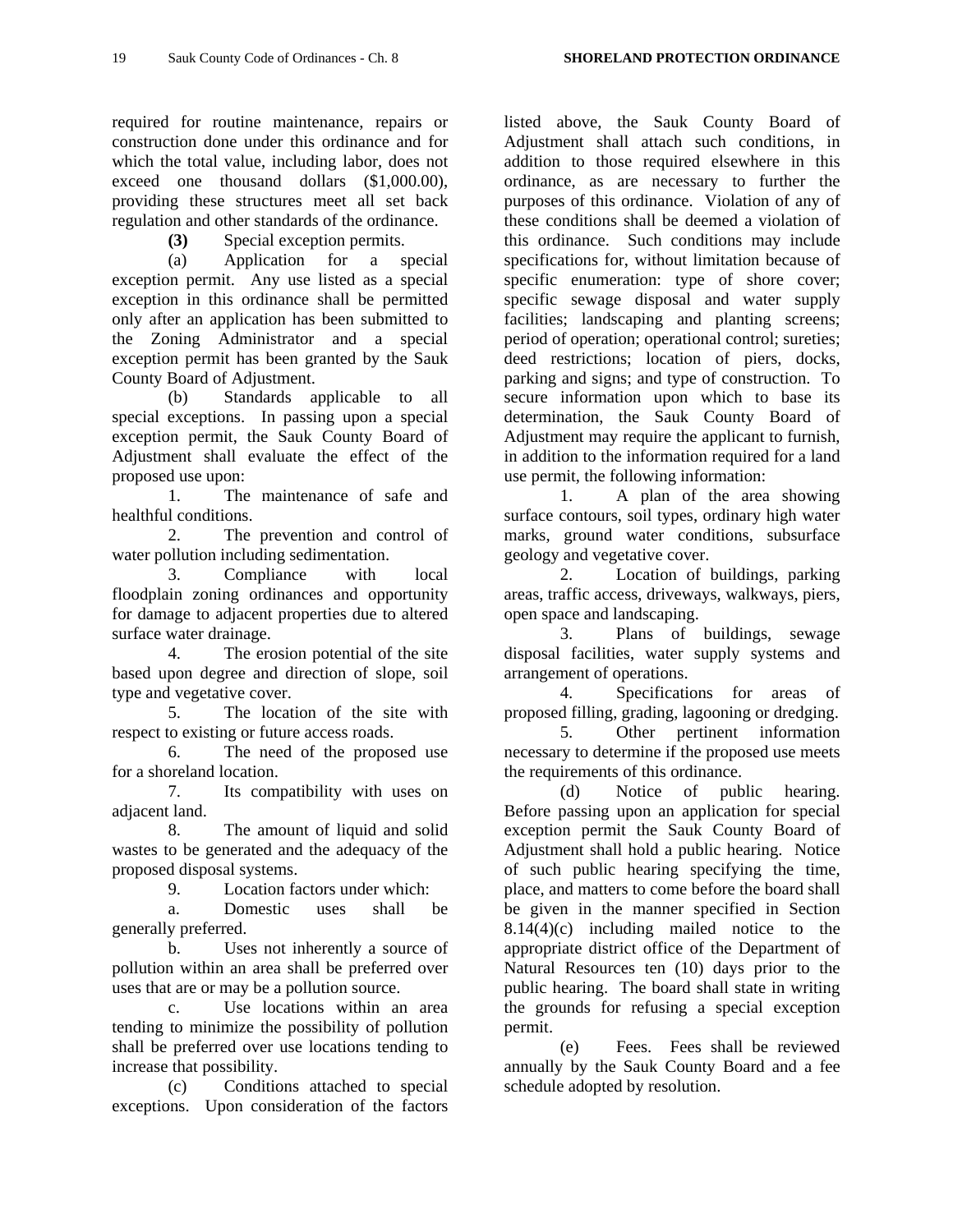(f) Recording. When a special exception is approved, an appropriate record shall be made of the land use and structures permitted, and such grant shall be applicable solely to the structures, use and property so described. A copy of any decision granting a special exception permit shall be mailed to the district office of the Department of Natural Resources within ten (10) days of issue.

 (g) Termination. Where a special exception does not continue in conformity with the conditions of the original approval, the special exception shall be terminated by action of the Sauk County Board of Adjustment.

**(4)** Sauk County Board of Adjustment.

(a) Powers of the Board.

 1. The Chairman of the County Board is hereby directed to appoint a Sauk County Board of Adjustment according to § 55.694 Stats., consisting of five (5) members, with allowance for payment per diem and mileage.

 a. One (1) member from the Sauk County Board of Supervisors, resident of an unincorporated area.

 b. Three (3) citizen members, residents or officials of those townships within the County which have approved the Sauk County Zoning Ordinance.

 c. One (1) member, resident of any unincorporated area.

 d. No two (2) board members shall reside in the same town and all members shall reside in unincorporated areas.

 2. The Sauk County Board of Adjustment shall adopt such rules as it deems necessary for the conduct of business and may exercise all of the powers conferred on such boards by § 59.694 Stats.

 3. It shall hear and decide appeals where it is alleged there is error in any order, requirement, decision or determination made by an administrative official in the enforcement or administration of this ordinance.

 4. It shall hear and decide special exception appeals to the terms of this ordinance upon which the board is required to pass under this ordinance.

 5. It may authorize upon appeal, in specific cases, such variance from the terms of

the ordinance as will not be contrary to the public interest, where, owing to special conditions a literal enforcement of the provisions of the ordinance will result in unnecessary hardship and so that the spirit of the ordinance shall be observed and substantial justice done.

 For the purpose of this section, "unnecessary hardship" shall be defined as an unusual or extreme decrease in the adaptability of the property to the uses permitted by the zoning district which is caused by facts, such as rough terrain or poor soil conditions, uniquely applicable to the particular piece of property as distinguished from those applicable to most or all property in the same zoning district.

 6. No use variance. A variance shall not grant or increase any use of property which is prohibited in the zoning district.

 (b) Appeals to the Board. Appeals to the Sauk County Board of Adjustment may be taken by a person aggrieved or by an officer, department, board or bureau of the municipality affected by any decision of the Zoning Administrator. Such appeal shall be taken within a reasonable time, as provided by the rules of the Board, by filing with the officer from whom the appeal specifying the ground thereof. The Zoning Administrator shall forthwith transmit to the Board all the papers constituting the record upon which the action appealed from was taken.

(c) Hearing appeals.

 1. The Sauk County Board of Adjustment shall fix a reasonable time for the hearing of the appeal; give public notice thereof by publishing in the official newspaper of the County a Class II notice specifying the date, time and place of hearing and the matters to come before the board; as well as mailed notices to the parties in interest including the appropriate district office of the Department of Natural Resources ten (10) days prior to the public hearing.

 2. A decision regarding the appeal shall be made as soon as practicable.

 3. The final disposition of an appeal or application to the Sauk County Board of Adjustment shall be in the form of a written resolution or order signed by the Chairman and Secretary of the Board. Such resolution shall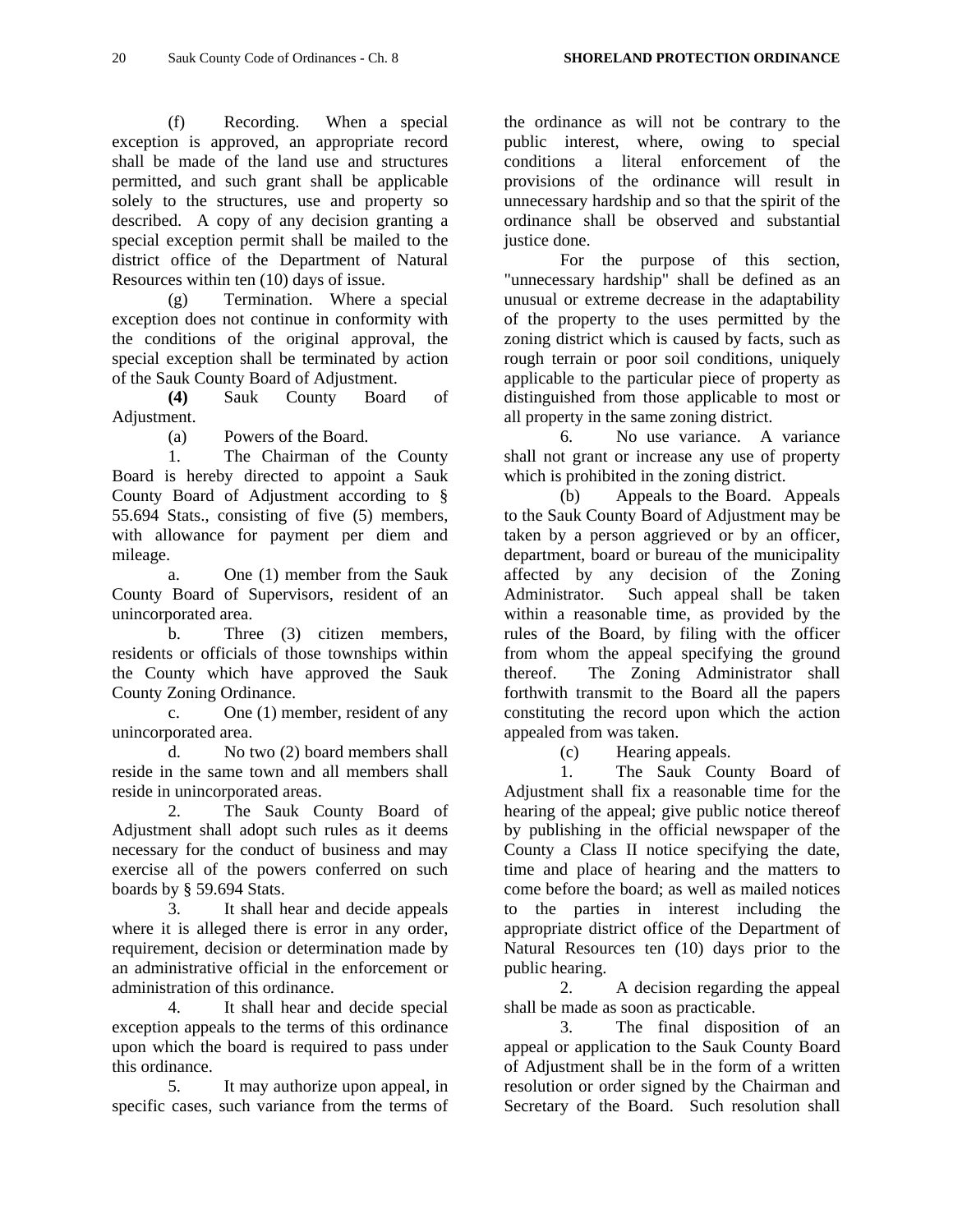state the specific facts which are the basis for the Board's determination and shall either affirm, reverse, vary or modify the order, requirement, decision or determination appealed, in whole or in part, dismiss the appeal for lack of jurisdiction or prosecution or grant the application.

 4. A copy of any decision regarding an appeal or granting of a variance shall be mailed to the district office of the Department of Natural Resources within ten (10) days of the decision.

 5. Upon hearing, any party may appear in person or by agent or by attorney.

**(5)** Land use permits.

 (a) When required. Except where another section of this ordinance specifically exempts certain types of development from this requirement (as in Sections 8.10(3)(a) and 8.10(3)(b), a land use permit shall be obtained from the Administrator before any new development, as defined in Section 8.02(7), or any change in the use of an existing building or structure, is initiated.

 (b) Application. An application for a land use permit shall be made to the Administrator upon forms furnished by Planning and Zoning and shall include for the purpose of proper enforcement of these regulations, the following data:

 1. Name and address of applicant and property owner.

 2. Legal description of the property and type of proposed use.

 3. A scaled plot plan showing site features, location of buildings relative to the lot lines, center line of abutting highways and the ordinary high water mark of any abutting watercourses. If the project involves filling, grading, lagooning, dredging, ditching or excavating, the scaled plot plan shall include the operation, reclamation, erosion control and cross section drawings.

 4. Location and description of any existing private water supply or sewage system or notification of plans for any such installation.

 5. A narrative describing the project.

**8.15 Changes and Amendments. (1)** The County Board may from time to time, alter, supplement or change the boundaries of

use districts and the regulations contained in this ordinance in accordance with the requirements of § 59.69(5)(e) Stats., chapter NR115, Wisconsin Administrative Code and Section 8.10(5) of this ordinance where applicable.

 (a) Amendments to this ordinance may be made on petition of any interested part as provided in  $\S$  59.69(5)(e) Stats., including notice to affected towns.

 (b) Every petition for a text or map amendment filed with the County Clerk shall be referred to the County zoning agency. A copy of each petition shall be mailed to the appropriate district office of the Department within five (5) days of the filing of the petition with the County Clerk. Written notice of the public hearing to be held on a proposed amendment shall be provided to the appropriate district office of the Department at least ten (10) days prior to the hearing.

 (c) A copy of the County board's decision on each proposed amendment shall be forwarded to the appropriate district office of the Department within ten (10) days after the decision is issued.

**8.16 Enforcement and Penalties. (1)** Any building or structure hereinafter erected, moved or structurally altered or any use hereinafter established in violation of the provisions of this ordinance by any person, firm association, corporation (including building contractors or his or their agent) shall be deemed an unlawful structure or use.

**(2)** Not withstanding (3) the District Attorney or Corporation Counsel may bring an action to enjoin, remove or vacate any use, erection, moving or structural alteration of any building or use in violation of this ordinance.

**(3)** Any person who violates this ordinance shall forfeit not more than two hundred dollars (\$200.00) for each violation. Each day of violation shall constitute a separate offense.

\_\_\_\_\_\_\_\_\_\_\_\_\_\_\_\_\_\_\_\_\_\_\_\_\_\_\_\_\_\_\_\_\_\_\_\_\_\_\_\_ Adopted by and published under the authority of the Sauk County Board of Supervisors on March 31, 1986. Amended by the Sauk County Board of Supervisors on May 20, 1997. Complete ordinance repealed and recreated March 31, 1986. Create subsection 8.06(3)(e) and (f) regarding